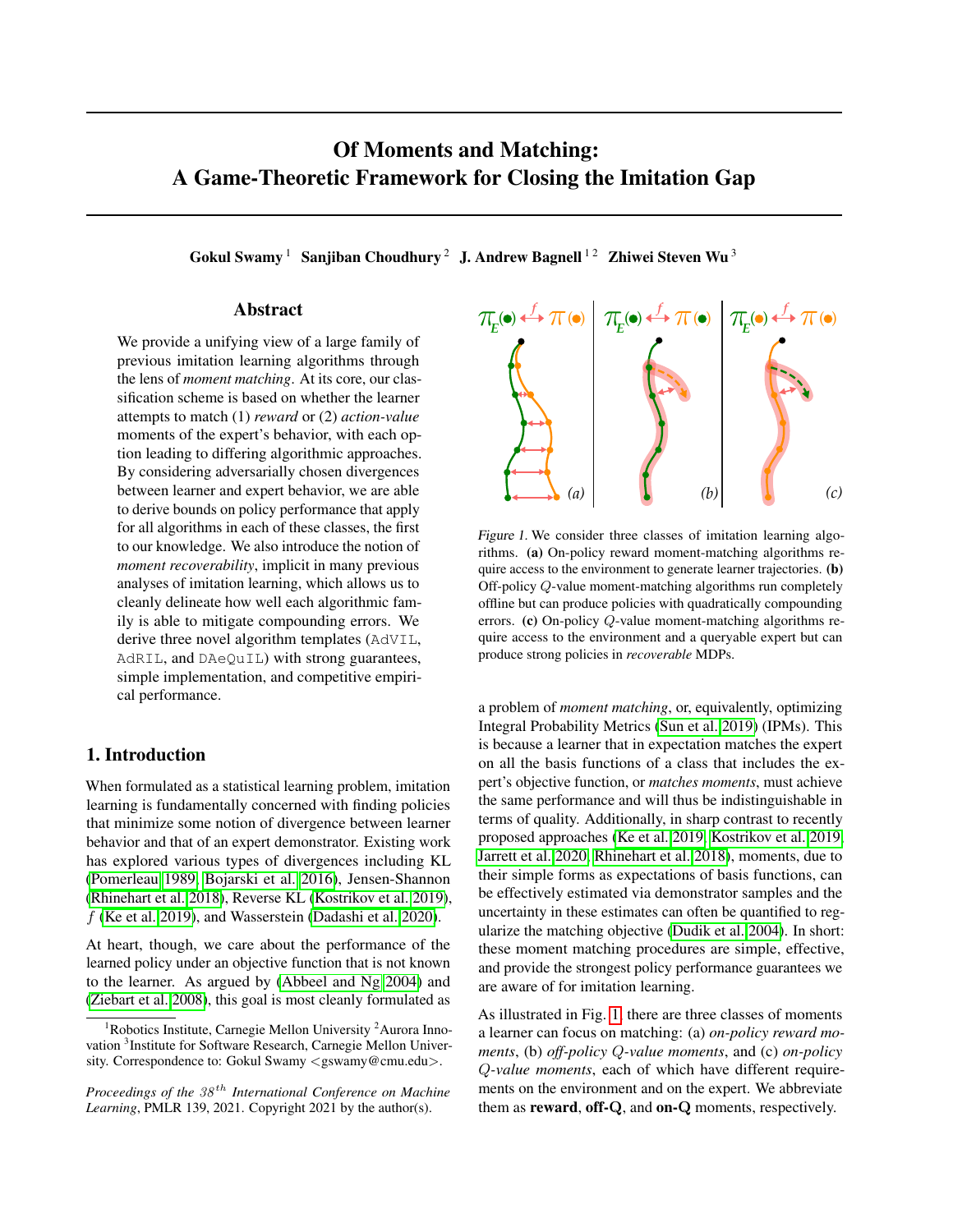Our key insight is that reward moments have more *discriminative power* because they can pick up on differences in induced state visitation distributions rather than just action conditionals. Thus, *reward moment matching is a harder problem with stronger guarantees than off-*Q *and on-*Q *moment matching*.

Our work makes the following three contributions:

1. We present a unifying framework for moment matching in imitation learning. Our framework captures a wide range of prior approaches and allows us to construct, to our knowledge, the first formal lower bounds demonstrating that the choice between matching "reward", "off-Q", or "on-Q" moments is fundamental to the problem of imitation learning rather than an artifact of a particular algorithm or analysis.

2. We clarify the dependence of imitation learning bounds on problem structure. We introduce a joint property of an expert policy and moment class, *moment recoverability*, that helps us characterize the problems for which compounding errors are likely to occur, regardless of the kind of feedback the learner is exposed to.

3. We provide three novel algorithms with strong performance guarantees. We derive idealized algorithms that match each class of moments. We also provide practical instantiations of these ideas, AdVIL, AdRIL, and DAeQuIL. These algorithms have significantly different practical performance as well as theoretical guarantees in terms of compounding of errors over time steps of the problem.

## 2. Related Work

Imitation Learning. Imitation learning has been shown to be an effective method of solving a variety of problems, from getting cars to drive themselves [\(Pomerleau 1989\)](#page-9-0), to achieving superhuman performance in games like Go [\(Silver et al. 2016,](#page-10-3) [Sun et al. 2018\)](#page-10-4), to sample-efficient learning of control policies for high DoF robots [\(Levine and](#page-9-8) [Koltun 2013\)](#page-9-8), to allowing human operators to effectively supervise and teach robot fleets [\(Swamy et al. 2020\)](#page-10-5). The issue of compounding errors in imitation learning was first formalized by [\(Ross et al. 2011\)](#page-10-6), with the authors proving that an interactive expert that can suggest actions in states generated via learner policy rollouts will be able to teach the learner to recover from mistakes.

Adversarial Imitation Learning. Starting with the seminal work of [\(Ho and Ermon 2016\)](#page-9-9), numerous proposed approaches have framed imitation learning as a game between a learner's policy and another network that attempts to discriminate between learner rollouts and expert demonstrations [\(Fu et al. 2018,](#page-9-10) [Song et al. 2018\)](#page-10-7). We build upon this work by elucidating the properties that result from the

kind of *feedback* the learner is exposed to – whether they are able to see the consequences of their own actions via rollouts or if they are only able to propose actions in states from expert trajectories. Our proposed approaches also have stronger guarantees and less brittle performance than the popular GAIL [\(Ho and Ermon 2016\)](#page-9-9).

Mathematical Tools. Our algorithmic approach combines two tools that have enjoyed success in imitation learning: *functional gradients* [\(Ratliff et al. 2009\)](#page-10-8) and the *Integral Probability Metric* [\(Sun et al. 2019\)](#page-10-2). We define two algorithms, AdRIL and AdVIL that are based on optimizing the value-directed IPM, with AdRIL having the discriminative player perform updates via functional gradient descent. The IPM is linear in the discriminative function, unlike other proposed metrics like the Donsker-Varadhan bound on KL divergence. Specifically, the Donsker-Varadhan bound includes an expectation of the exponentiated discriminative function, which makes estimation difficult with a few samples [\(McAllester and Stratos 2020\)](#page-9-11). Our analysis makes repeated use of the *Performance Difference Lemma* [\(Kakade](#page-9-12) [and Langford 2002,](#page-9-12) [Bagnell et al. 2003\)](#page-9-13) or PDL, which allows us to bound the suboptimality of the learner's policy.

Our proposed algorithms bear some resemblance to previously proposed methods, with AdRIL resembling SQIL [\(Reddy et al. 2019\)](#page-10-9) and AdVIL resembling ValueDICE [\(Kostrikov et al. 2019\)](#page-9-2). We note that AdVIL, while cleanly derived from the PDL, can also be derived from an IPM by using a telescoping substitution similar to the ValueDICE derivation. Notably, because AdVIL is linear in the discriminator, it does not suffer from ValueDICE's difficulty in estimating the expectation of an exponential. This difficulty might help explain why ValueDICE can underperform the behavioral cloning baseline on several benchmark tasks [\(Jarrett et al. 2020\)](#page-9-6). Similarly, AdRIL can avoid the sharp degradation in policy performance that SQIL demonstrates [\(Barde et al. 2020\)](#page-9-14). This is because SQIL hard-codes the discriminator while AdRIL adaptively updates the discriminator to account for changes in the policy's trajectory distribution. DAeQuIL can be seen as the natural extension of DAgger [\(Ross et al. 2011\)](#page-10-6) to the adversarial loss setting.

## 3. Moment Matching Imitation Learning

We begin by formalizing our setup and objective.

## 3.1. Problem Definition

Let  $\Delta(\mathcal{X})$  denote the space of all probability distribution over a set  $X$ . Consider an MDP parameterized by  $\langle S, A, T, r, T, P_0 \rangle^1$  $\langle S, A, T, r, T, P_0 \rangle^1$ , where S is the state space, A is the action space,  $\mathcal{T}: \mathcal{S} \times \mathcal{A} \rightarrow \Delta(\mathcal{S})$  is the transition operator,  $r : \mathcal{S} \times \mathcal{A} \rightarrow [-1, 1]$  is a reward function, T is the hori-

<span id="page-1-0"></span><sup>&</sup>lt;sup>1</sup>We ignore the discount factor for simplicity.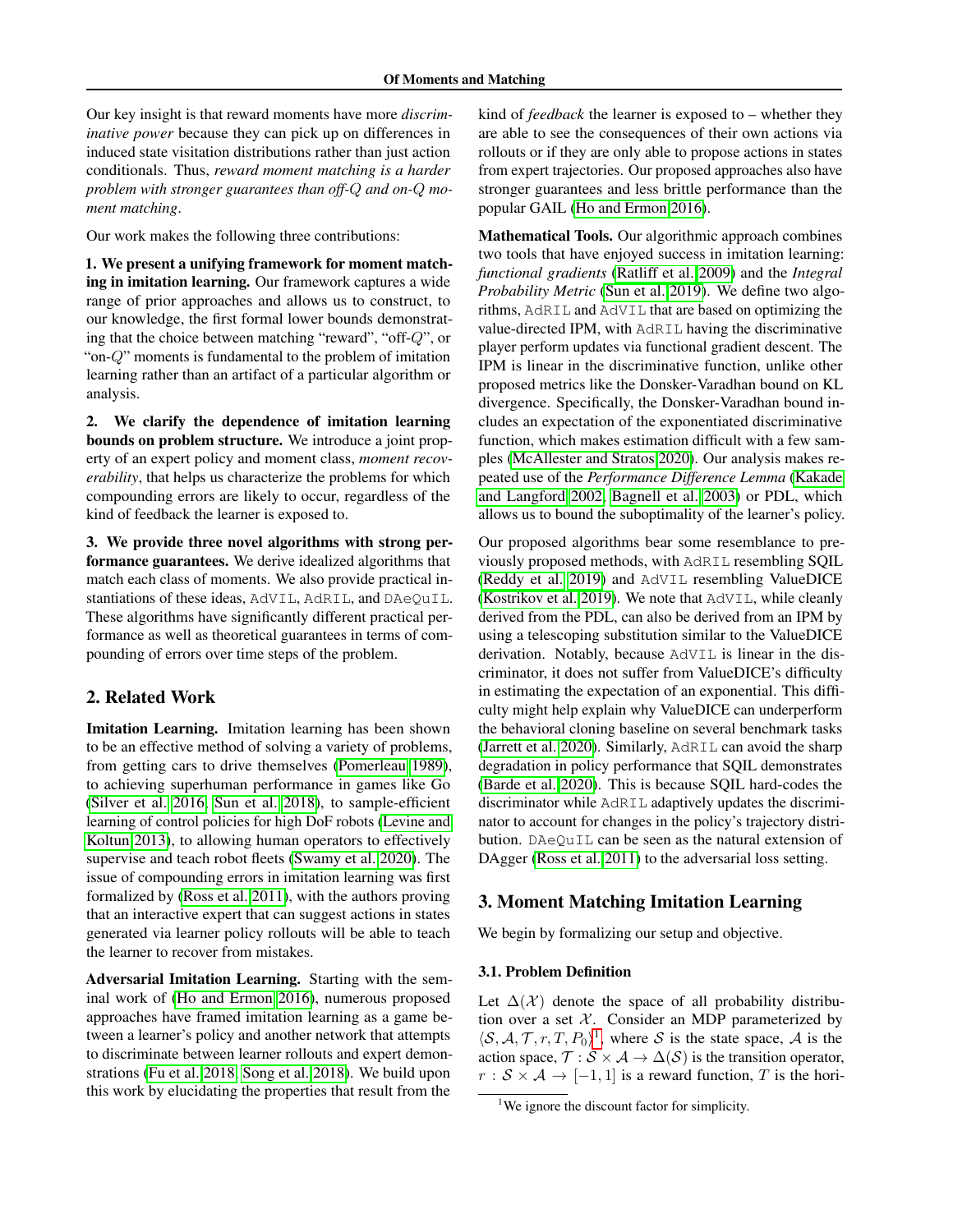zon, and  $P_0$  is the initial state distribution. Let  $\pi$  denote the learner's policy and let  $\pi_E$  denote the demonstrator's policy. A trajectory  $\tau \sim \pi = \{s_t, a_t\}_{t=1...T}$  refers to a sequence of state-action pairs generated by first sampling a state  $s_1$  from  $P_0$  and then repeatedly sampling actions  $a_t$  and next states  $s_{t+1}$  from  $\pi$  and  $\mathcal T$  for  $T-1$  timesteps. We also define our value and Q-value functions as  $V_t^{\pi}(s) = \mathbb{E}_{\tau \sim \pi | s_t = s} [\sum_{t'=t}^T r(s_{t'}, a_{t'})], Q_t^{\pi}(s, a) =$  $\mathbb{E}_{\tau \sim \pi | s_t = s, a_t = a}[\sum_{t'=t}^T r(s_{t'}, a_{t'})]$ . We also define the advantage function as  $A_t^{\pi}(s, a) = Q_t^{\pi}(s, a) - V_t^{\pi}(s)$ . Lastly, let performance be  $J(\pi) = \mathbb{E}_{\tau \sim \pi}[\sum_{t=1}^{T} r(s_t, a_t)].$  Then,

Definition 1. *We define the imitation gap as:*

<span id="page-2-0"></span>
$$
J(\pi_E) - J(\pi) \tag{1}
$$

The goal of the learner is to minimize [\(1\)](#page-2-0) and *close the imitation gap*. The unique challenge in imitation learning is that the reward function  $r$  is unknown and the learner must rely on demonstrations from the expert  $\pi_E$  to minimize the gap. A natural way to solve this problem is to empirically match *all* moments of  $J(\pi_E)$ . If all the moments are perfectly matched, regardless of the unknown reward function, the imitation gap must go to zero. We now delve into the various types of moments we can match.

#### 3.2. Moment Taxonomy

Broadly speaking, a learner can focus on matching pertimestep *reward* or over-the-horizon Q-*value* moments of expert behavior. We use  $\mathcal{F}_r : \mathcal{S} \times \mathcal{A} \to [-1, 1]$  to denote a class of reward functions,  $\mathcal{F}_Q : \mathcal{S} \times \mathcal{A} \to [-T, T]$  to denote the set of Q functions induced by sampling actions from some  $\pi \in \Pi$ , and  $\mathcal{F}_{Q_E} : \mathcal{S} \times \mathcal{A} \to [-\overline{Q}, \overline{Q}]$  to denote the set of Q functions induced by sampling actions from  $\pi_E$ . We assume all three function classes are closed under negation. Lastly, we refer to  $H \in [0, 2Q]$  as the *recoverability constant* of the problem and define it as follows:

**Definition 2.** *A pair*  $(\pi_E, \mathcal{F}_{Q_E})$  *of an expert policy and set of expert*  $Q$ -functions is said to be **H**-*recoverable* if  $\forall s \in \mathcal{S}$ *,*  $\forall a \in \mathcal{A}, \forall f \in \mathcal{F}_{Q_E}, |f(s, a) - \mathbb{E}_{a' \sim \pi_E(s)}[f(s, a')]| < H.$ 

 $H$  is an upper bound on all possible advantages that could be obtained by the expert under a Q-function in  $\mathcal{F}_{Q_E}$ . Intuitively,  $H$  tells us how many time-steps it takes the expert to recover from an arbitrary mistake. We defer a more in-depth discussion of the implications of this concept to Section [4.5.](#page-5-0)

Reward. Matching reward moments entails minimizing the following expansion of the imitation gap:

$$
J(\pi_E) - J(\pi)
$$
  
=  $\underset{\tau \sim \pi_E}{\mathbb{E}} \sum_{t=1}^{T} r(s_t, a_t) - \underset{\tau \sim \pi}{\mathbb{E}} \sum_{t=1}^{T} r(s_t, a_t)$   
=  $\underset{\tau \sim \pi}{\mathbb{E}} \sum_{t=1}^{T} -r(s_t, a_t) - \underset{\tau \sim \pi_E}{\mathbb{E}} \sum_{t=1}^{T} -r(s_t, a_t)$   
 $\leq \underset{f \in \mathcal{F}_{\tau}}{\sup} \underset{\tau \sim \pi}{\mathbb{E}} \sum_{t=1}^{T} f(s_t, a_t) - \underset{\tau \sim \pi_E}{\mathbb{E}} \sum_{t=1}^{T} f(s_t, a_t)$ 

| <b>MOMENT</b>                 | <b>CLASS</b>                                                             | ENV. | $\pi_E$ OUERIES |
|-------------------------------|--------------------------------------------------------------------------|------|-----------------|
| <b>REWARD</b>                 | $\mathcal{F}_r: [-1,1]$                                                  |      |                 |
| OFF-POLICY Q<br>ON-POLICY $Q$ | $\mathcal{F}_Q: [-T,T]$<br>${\cal F}_{Q_E}:[-\overline{Q},\overline{Q}]$ |      |                 |

Table 1. An overview of the requirements for the three classes of moment matching.

In the last step, we use the fact that  $-r(s, a) \in \mathcal{F}_r$ . Crucially, reward moment-matching demands on-policy rollouts  $\tau \sim \pi$  for the learner to calculate per-timestep divergences.

Instead of matching moments of the reward function, we can consider matching moments of the action-value function. We can apply the Performance Difference Lemma (PDL) to expand the imitation gap [\(1\)](#page-2-0) into either on-policy or offpolicy expressions.

Off-Policy Q. Starting from the PDL:

$$
J(\pi_E) - J(\pi)
$$
  
=  $\underset{\tau \sim \pi_E}{\mathbb{E}} \left[ \sum_{t=1}^T Q_t^{\pi}(s_t, a_t) - \underset{a \sim \pi(s_t)}{\mathbb{E}} [Q_t^{\pi}(s_t, a)] \right]$   
 $\leq \underset{f \in \mathcal{F}_Q}{\sup} \mathbb{E} \left[ \sum_{t=1}^T \underset{a \sim \pi(s_t)}{\mathbb{E}} [f(s_t, a)] - f(s_t, a_t) \right]$ 

In the last step, we use the fact that  $Q_t^{\pi}(s, a) \in \mathcal{F}_Q$  for all  $\pi \in \Pi$  and  $r \in \mathcal{F}_r$ . The above expression is off-policy – it only requires a collected dataset of expert trajectories to be evaluated and minimized. In general though,  $\mathcal{F}_Q$  can be a far more complex class than  $\mathcal{F}_r$  because it has to capture both the dynamics of the MDP and the choices of *any* policy.

On-Policy Q. Expanding in the reverse direction:

$$
J(\pi_E) - J(\pi)
$$
  
=  $-\mathop{\mathbb{E}}_{\tau \sim \pi} [\sum_{t=1}^T Q_t^{\pi_E}(s_t, a_t) - \mathop{\mathbb{E}}_{a \sim \pi_E(s_t)}[Q_t^{\pi_E}(s_t, a)]]$   
 $\leq \sup_{f \in \mathcal{F}_{Q_E}} \mathop{\mathbb{E}}_{\tau \sim \pi} [\sum_{t=1}^T f(s_t, a_t) - \mathop{\mathbb{E}}_{a \sim \pi_E(s_t)}[f(s_t, a)]]$ 

In the last step, we use the fact that  $Q_t^{\pi_E}(s, a) \in \mathcal{F}_{Q_E}$  for all  $r \in \mathcal{F}_r$ . In the realizable setting,  $\pi_E \in \Pi$ ,  $\mathcal{F}_{Q_E} \subseteq$  $\mathcal{F}_Q$ . While  $\mathcal{F}_{Q_E}$  is a smaller class, to actually evaluate this expression, we require an *interactive* expert that can tell us what action they would take in any state visited by the learner as well as on-policy samples from the learner's current policy  $\tau \sim \pi$ .

With this taxonomy in mind, we now turn our attention to deriving policy performance bounds. [2](#page-2-1)

<span id="page-2-1"></span><sup>&</sup>lt;sup>2</sup>See Sup. [E](#page-16-0) for mixed moments and an alternative  $Q$ -moment scheme that can be extended to the IL from observation alone setting.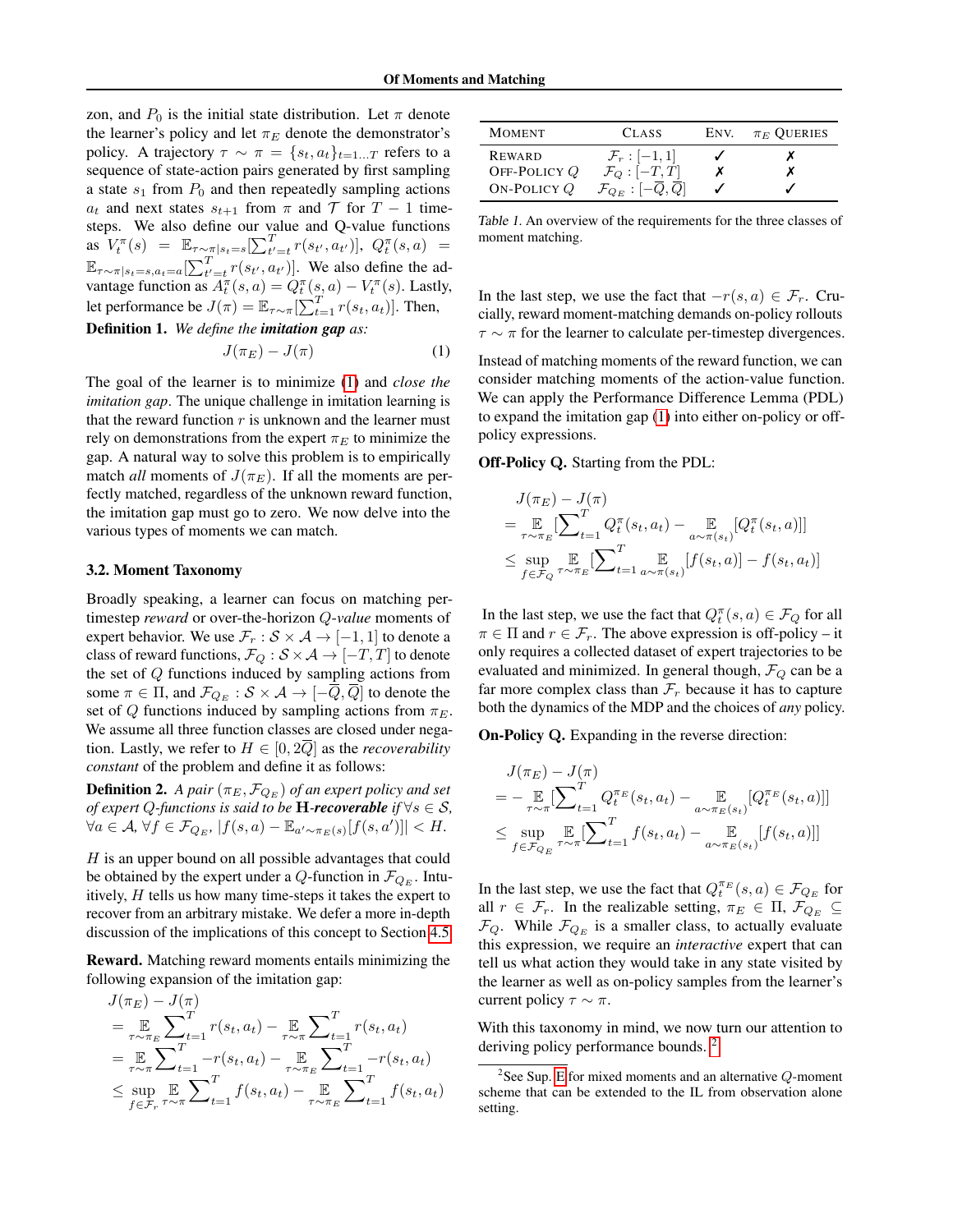### 3.3. Moment Matching Games

A unifying perspective on the three moment matching variants can be achieved by viewing the learner as solving a game. More specifically, we consider variants of a two-player minimax game between a learner and a discriminator. The learner selects a policy  $\pi \in \Pi$ , where  $\Pi \triangleq {\pi : \mathcal{S} \to \Delta(\mathcal{A})}.$  We assume  $\Pi$  is convex, compact and that  $\pi_E \in \Pi$ .<sup>[3](#page-3-0)</sup> The discriminator (adversarially) selects a function  $f \in \mathcal{F}$ , where  $\mathcal{F} \triangleq \{f : \mathcal{S} \times \mathcal{A} \to \mathbb{R}\}.$ We assume that  $F$  is convex, compact, closed under negation, and finite dimensional.[4](#page-3-1) Depending on the class of moments being matched, we assume that  $\mathcal F$  is spanned by convex combinations of the elements of  $\mathcal{F}_r/2$ ,  $\mathcal{F}_Q/2T$ , or  $\mathcal{F}_{Q_E}/2T$ . Lastly, we set the learner as the *minimization player* and the discriminator as the *maximization player*.

Definition 3. *The on-policy reward, off-policy* Q*, and onpolicy* Q *payoff functions are, respectively:*

$$
U_1(\pi, f) = \frac{1}{T} \left( \mathop{\mathbb{E}}_{\tau \sim \pi} \Big[ \sum_{t=1}^T f(s_t, a_t) \Big] - \mathop{\mathbb{E}}_{\tau \sim \pi_E} \Big[ \sum_{t=1}^T f(s_t, a_t) \Big] \right)
$$
  

$$
U_2(\pi, f) = \frac{1}{T} \left( \mathop{\mathbb{E}}_{a \sim \pi(s_t)} \Big[ \sum_{t=1}^T f(s_t, a_t) \Big] - \mathop{\mathbb{E}}_{\tau \sim \pi_E} \Big[ \sum_{t=1}^T f(s_t, a_t) \Big] \right)
$$
  

$$
U_3(\pi, f) = \frac{1}{T} \left( \mathop{\mathbb{E}}_{\tau \sim \pi} \Big[ \sum_{t=1}^T f(s_t, a_t) \Big] - \mathop{\mathbb{E}}_{a \sim \pi_E(s_t)} \Big[ \sum_{t=1}^T f(s_t, a_t) \Big] \right)
$$

When optimizing over the policy class  $\Pi$  which contains  $\pi_E$ , we have a minimax value of 0: for  $j \in \{1, 2, 3\}$ ,

$$
\min_{\pi \in \Pi} \max_{f \in \mathcal{F}} U_j(\pi, f) = 0
$$

Furthermore, for certain representations of the policy, $5$ strong duality holds: for  $j \in \{1, 2, 3\}$ ,

$$
\min_{\pi \in \Pi} \max_{f \in \mathcal{F}} U_j(\pi, f) = \max_{f \in \mathcal{F}} \min_{\pi \in \Pi} U_j(\pi, f)
$$

We now study the properties that result from achieving an approximate equilibrium for each imitation game.

## 4. From Approximate Equilibria to Bounded Regret

A learner computing an equilibrium policy for any of the moment matching games will be imperfect due to many

| <b>MOMENT MATCHED</b>           |                                      | <b>UPPER BOUND LOWER BOUND</b>                    |
|---------------------------------|--------------------------------------|---------------------------------------------------|
| <b>REWARD</b><br>OFF-POLICY $Q$ | $O(\epsilon T)$<br>$O(\epsilon T^2)$ | $\frac{\Omega(\epsilon T)}{\Omega(\epsilon T^2)}$ |
| ON-POLICY $Q$                   | $O(\epsilon HT)$                     | $\Omega(\epsilon T)$                              |

Table 2. An overview of the difference in bounds between the three types of moment matching. All bounds are on imitation gap [\(1\)](#page-2-0).

sources including restricted policy class, optimization error, or imperfect estimation of expert moments. More formally, in a game with payoff  $U_j$ , a pair  $(\hat{\pi} \in \Pi, \hat{f} \in \mathcal{F})$  is a δ*-approximate equilibrium solution* if the following holds:

$$
\sup_{f \in \mathcal{F}} U_j(f, \hat{\pi}) - \frac{\delta}{2} \le U_j(\hat{f}, \hat{\pi}) \le \inf_{\pi \in \Pi} U_j(\hat{f}, \pi) + \frac{\delta}{2}
$$

We assume access to an *algorithmic primitive* capable of finding such strategies:

<span id="page-3-4"></span>Definition 4. *An imitation game* δ*-oracle* Ψ{δ}(·) *takes payoff function*  $U : \Pi \times \mathcal{F} \rightarrow [-k, k]$  *and returns a*  $(k\delta)$ *approximate equilibrium strategy for the policy player.*

We now bound the imitation gap of solutions returned by such an oracle.

#### 4.1. Example MDPs

For use in our analysis, we first introduce two MDPs, LOOP and CLIFF. As seen in Fig. [2,](#page-3-3) LOOP is an MDP where a learner can enter a state where it has seen no expert demonstrations  $(s_2)$  and make errors for the rest of the horizon. CLIFF is an MDP where a single mistake can result in the learner being stuck in an absorbing state.

<span id="page-3-3"></span>

Figure 2. Left: Borrowed from [\(Ross et al. 2011\)](#page-10-6), the goal of LOOP is to spend time in  $s_1$ . Right: a folklore MDP CLIFF, where the goal is to not "fall off the cliff" and end up in  $s_x$  evermore.

#### 4.2. Reward Moment Performance Bounds

Let us first consider the reward moment-matching game.

**Lemma 1.** *Reward Upper Bound:* If  $\mathcal{F}_r$  *spans*  $\mathcal{F}_r$  *then for all MDPs,*  $\pi_E$ *, and*  $\pi \leftarrow \Psi\{\epsilon\}(U_1)$ *,*  $J(\pi_E) - J(\pi) \leq$  $O(\epsilon T)$ .

<span id="page-3-1"></span><span id="page-3-0"></span><sup>&</sup>lt;sup>3</sup>The full policy class satisfies all these assumptions.

<sup>4</sup>Our results extend to infinite-dimensional Reproducing Kernel Hilbert Spaces.

<span id="page-3-2"></span><sup>&</sup>lt;sup>5</sup>One option is a mixture distribution over class  $\Pi'$  where optimization is now performed over the mixture weights. This distribution can then be collapsed to a single policy [\(Syed et al. 2008\)](#page-10-10). A second option is to optimize over the causal polytope  $P(A^T||S^T)$ , as defined in [\(Ziebart et al. 2010\)](#page-10-11).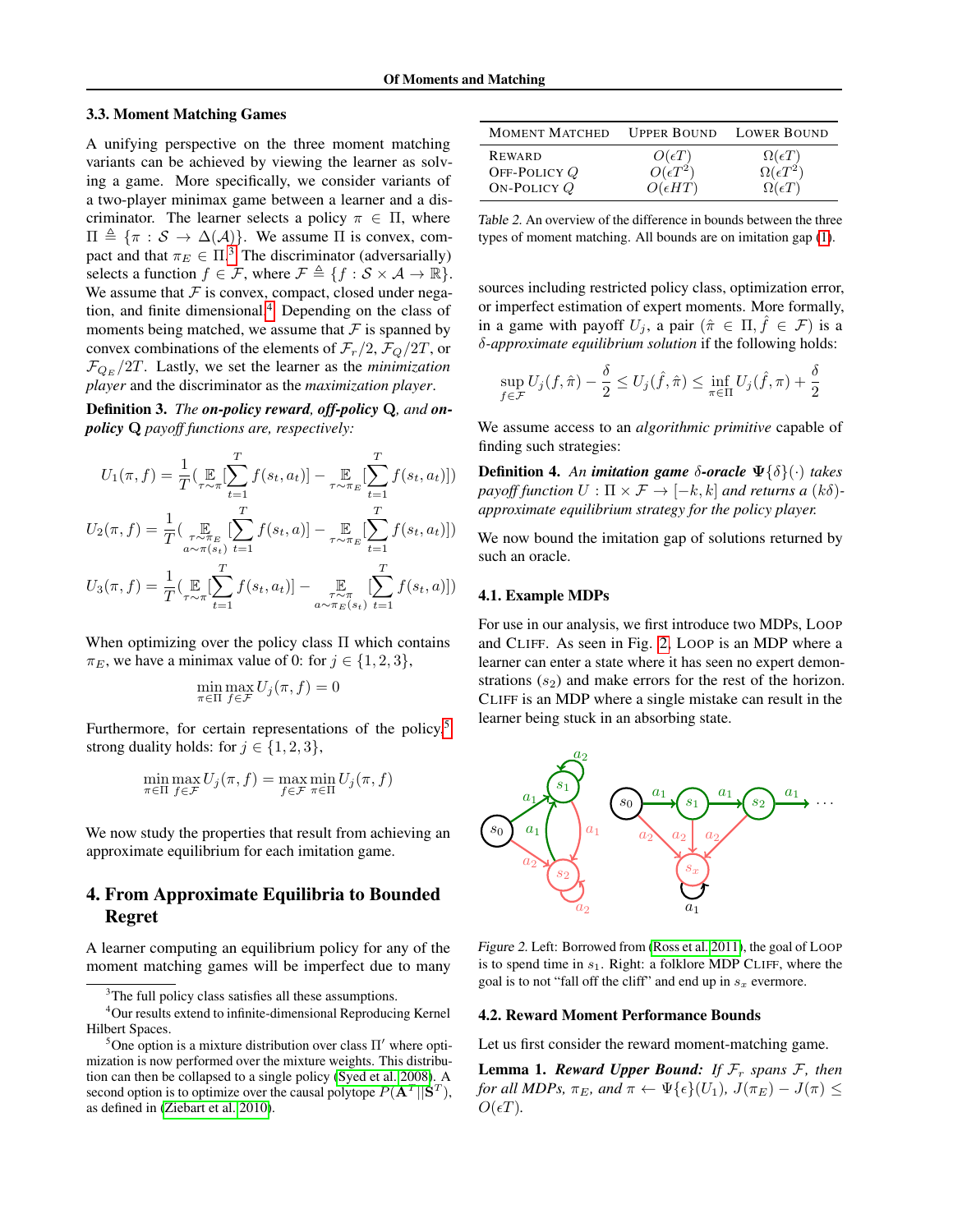*Proof.* We start by expanding the imitation gap:

$$
J(\pi_E) - J(\pi)
$$
  
\n
$$
\leq \sup_{f \in \mathcal{F}_r} \mathbb{E} \sum_{\tau \sim \pi}^T f(s_t, a_t) - \mathbb{E} \sum_{\tau \sim \pi_E}^T \sum_{t=1}^T f(s_t, a_t)
$$
  
\n
$$
\leq \sup_{f \in \mathcal{F}} \mathbb{E} \sum_{\tau \sim \pi}^T 2f(s_t, a_t) - \mathbb{E} \sum_{\tau \sim \pi_E}^T \sum_{t=1}^T 2f(s_t, a_t)
$$
  
\n
$$
= 2T \sup_{f \in \mathcal{F}} U_1(\pi, f) \leq 2T\epsilon
$$

The first line follows from the closure of  $\mathcal{F}_r$  under negation. The last line follows from the definition of an  $\epsilon$ -approximate equilibrium.

In words, this bound means that in the worst case, we have an imitation gap that is  $O(\epsilon T)$  rather than an imitation gap that compounds quadratically in time.

Lemma 2. *Reward Lower Bound: There exists an MDP,*  $\pi_E$ *, and*  $\pi \leftarrow \Psi\{\epsilon\}(U_1)$  *such that*  $J(\pi_E) - J(\pi) \ge \Omega(\epsilon T)$ *. Proof.* Consider CLIFF with a reward function composed of two indicators:  $r(s, a) = -\mathbb{1}_{s_x} - \mathbb{1}_{a_2}$  and a perfect expert that never takes  $a_2$ . If with probability  $\epsilon$  the learner's policy takes action  $a_2$  only in  $s_0$ , the optimal discriminator would not only be able to penalize the learner for taking  $a_2$  but also for the next  $T - 1$  timesteps for being in  $s_x$ . Together, this would lead to an average cost of  $\epsilon$  per timestep. Under r, this would make the learner  $\epsilon T$  worse than the expert, giving us  $J(\pi_E) - J(\pi) = \epsilon T \ge \Omega(\epsilon T)$ . П

Notably, both of these bounds are purely a function of the *game*, not the policy search algorithm and therefore apply for *all* algorithms that can be written in the form of a reward moment-matching imitation game. Our bounds do not depend on the size of the state space and therefore apply to continuous spaces, unlike those presented in [\(Rajaraman](#page-10-12) [et al. 2020\)](#page-10-12). Several recently proposed algorithms [\(Ho and](#page-9-9) [Ermon 2016,](#page-9-9) [Brantley et al. 2020,](#page-9-15) [Spencer et al. 2021,](#page-10-13) [Yang](#page-10-14) [et al. 2020\)](#page-10-14) including GAIL and SQIL can be understood as also solving this or a related game.

#### 4.3. Off-Q Moment Performance Bounds

We contrast the preceding guarantees with those based on matching off-Q moments.

**Lemma 3. Off-Q** *Upper Bound:* If  $\mathcal{F}_Q$  *spans*  $\mathcal{F}$ *, then for all MDPs,*  $\pi_E$ *, and*  $\pi \leftarrow \Psi\{\epsilon\}(U_2)$ *,*  $J(\pi_E) - J(\pi) \leq$  $O(\epsilon T^2)$ .

*Proof.* Starting from the PDL:

$$
J(\pi_E) - J(\pi)
$$
  
\n
$$
\leq \sup_{f \in \mathcal{F}_Q} \mathop{\mathbb{E}}_{\tau \sim \pi_E} [\sum_{t=1}^T \mathop{\mathbb{E}}_{a \sim \pi(s_t)} [f(s_t, a)] - f(s_t, a_t)]
$$
  
\n
$$
\leq \sup_{f \in \mathcal{F}} \mathop{\mathbb{E}}_{\tau \sim \pi_E} [\sum_{t=1}^T \mathop{\mathbb{E}}_{a \sim \pi(s_t)} [2Tf(s_t, a)] - 2Tf(s_t, a_t)]
$$
  
\n
$$
= 2T^2 \sup_{f \in \mathcal{F}} U_2(\pi, f) \leq 2\epsilon T^2
$$

The  $T$  in the second to last line comes from the fact that  $\mathcal{F}_Q/2T \subseteq \mathcal{F}$ . Thus, a policy  $\pi$  returned by  $\Psi\{\epsilon\}(U_2)$  must satisfy  $J(\pi_E) - J(\pi) \leq O(\epsilon T^2)$  – that is, it can do up to  $O(\epsilon T^2)$  worse than the expert.  $\Box$ 

**Lemma 4.** *Off-Q Lower Bound: There exists an MDP,* $\pi_E$ **,** *and*  $\pi \leftarrow \Psi\{\epsilon\}(U_2)$  *such that*  $J(\pi_E) - J(\pi) \ge \Omega(\epsilon T^2)$ *.* 

*Proof.* Once again, consider CLIFF. If the learner policy instead takes  $a_2$  with probability  $\epsilon T$  in  $s_0$ , the optimal discriminator would be able to penalize the learner up to  $\epsilon T$ for that timestep and  $\epsilon$  on average. However, on rollouts, the learner would have an  $\epsilon T$  chance of paying a cost of 1 for the rest of the horizon, leading to a lower bound of  $J(\pi_E) - J(\pi) = \epsilon T^2 \ge \Omega(\epsilon T^2).$  $\Box$ 

These bounds apply for *all* algorithms that can be written in the form of an off-Q imitation game, including behavioral cloning [\(Pomerleau 1989\)](#page-9-0) and ValueDICE [\(Kostrikov et al.](#page-9-2) [2019\)](#page-9-2).

#### 4.4. On-Q Moment Performance Bounds

We now derive performance bounds for on-Q algorithms with interactive experts.

**Lemma 5. On-Q** *Upper Bound:* If  $\mathcal{F}_{Q_E}$  spans  $\mathcal{F}$ , then *for all MDPs with H-recoverable*  $(\mathcal{F}_{Q_E}, \pi_E)$ *, and*  $\pi \leftarrow$  $\Psi\{\epsilon\}(U_3)$ ,  $J(\pi_E) - J(\pi) \leq O(\epsilon HT)$ .

*Proof.* Starting from the PDL:

$$
J(\pi_E) - J(\pi)
$$
  
\n
$$
\leq \sup_{f \in \mathcal{F}_{Q_E}} \mathbb{E}_{\tau \sim \pi} \left[ \sum_{t=1}^T f(s_t, a_t) - \mathbb{E}_{a \sim \pi_E(s_t)} [f(s_t, a_t)] \right]
$$
  
\n
$$
\leq \sup_{f \in \mathcal{F}} \mathbb{E}_{\tau \sim \pi_E} \left[ \sum_{t=1}^T 2Tf(s_t, a_t) - \mathbb{E}_{a \sim \pi_E(s_t)} [2Tf(s_t, a)] \right]
$$
  
\n
$$
= 2T^2 \sup_{f \in \mathcal{F}} U_3(\pi, f) \leq (\epsilon \frac{H}{2T}) 2T^2 = \epsilon HT
$$

As before, the  $T$  in the second to last line comes from the fact that  $\mathcal{F}_{Q_E}/2T \subseteq \mathcal{F}$ . The  $H/2T$  factor comes from the scale of the payoff. Thus, a policy  $\pi$  returned by  $\Psi\{\epsilon\}(U_3)$ must satisfy  $J(\pi_E) - J(\pi) \le O(\epsilon HT)$  – that is, it can do up to  $O(\epsilon HT)$  worse than the expert. up to  $O(\epsilon HT)$  worse than the expert.

**Lemma 6. On-Q Lower Bound:** There exists an MDP,  $\pi_F$ , *and*  $\pi \leftarrow \Psi\{\epsilon\}(U_3)$  *such that*  $J(\pi_E) - J(\pi) \ge \Omega(\epsilon T)$ *.* 

*Proof.* The proof of the *reward lower bound* holds verbatim because every policy, including the previously considered  $\pi_E$  will be stuck in  $s_x$  after it falls in. П

As before, these bounds apply for all algorithms that can be written in the form of an on- $Q$  imitation game, including DAgger [\(Ross et al. 2011\)](#page-10-6) and AggreVaTe [\(Ross and](#page-10-15) [Bagnell 2014\)](#page-10-15). For example, in the bounds for AggreVaTe,  $Q_{max}$  is equivalent to the recoverability constant H.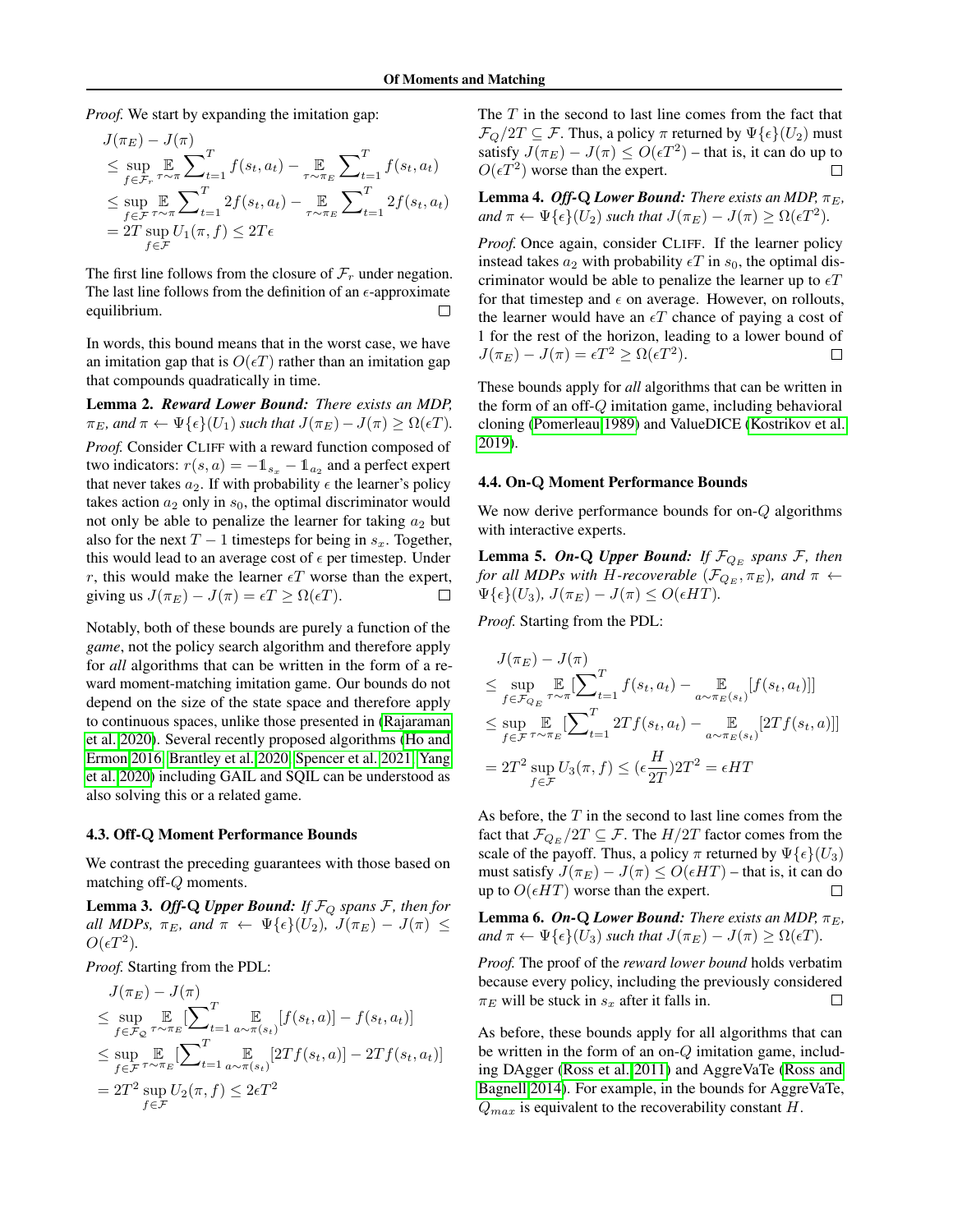#### <span id="page-5-0"></span>4.5. Recoverability in Imitation Learning

The bounds we presented above beg the question of when on-Q moment matching has error properties similar to those of reward moment matching versus those of off-Q moment matching. Recoverability allows us to cleanly answer this question and others. We begin by providing more intuition for said concept.

Concretely, in Fig. [2,](#page-3-3) LOOP is 1-recoverable for the expert policy that always moves towards  $s_1$ . CLIFF is not H-recoverable for any  $H < T$  if the expert never ends up in  $s_x$ . A sufficient condition for H-recoverability is that the state occupancy distribution that results from taking an arbitrary action and then  $H - 1$  actions according to  $\pi_E$ is the same as that of taking H actions according to  $\pi_E$ . We emphasize that recoverability is a property of the *set of moments* matched and the expert, not just of the expert, as has been previously considered [\(Pan et al. 2019\)](#page-9-16).

Bound Clarification. Our previously derived upper bound for on-Q moment matching  $(J(\pi_E) - J(\pi) \leq O(\epsilon HT))$ tells us that for  $O(1)$ -recoverable MDPs, on- $Q$  moment matching behaves like reward moment matching while for  $O(T)$ -recoverable MDPs, it instead behaves like off-Q moment matching and has an  $O(\epsilon T^2)$  upper bound. Thus,  $O(1)$ -recoverability is in a certain sense necessary for achieving  $O(\epsilon T)$  error with on-Q moment matching.

Another perspective on recoverability is that it helps us delineate problems where compounding errors are hard to avoid for both on-Q and reward moment matching. Let  $l(s) = \sum_{a' \in \mathcal{A}} |\mathbb{E}_{a \sim \pi_E(s)}[\mathbb{1}_{a'}(a)] - \mathbb{E}_{a \sim \pi(s)}[\mathbb{1}_{a'}(a)]|$  be the classification error of a state s. We prove the following lemma in Supplementary Material [A.1:](#page-11-0)

<span id="page-5-4"></span>**Lemma 7.** *Let*  $\kappa > 0$ *. There exists a* ( $\pi_E$ , {r, -r}*)* pair *that for any*  $H < T$  *is not*  $H$ *-recoverable such that*  $l(s) = \kappa$ *on any state leads to*  $J(\pi_E) - J(\pi) \ge \Omega(\kappa T^2)$ *.* 

Because some states might not appear on expert rollouts, evaluating  $l(s)$  can require an interactive expert. However, even with this strong form of feedback, a classification error of  $\kappa$  on a single state can lead to  $\Omega(\kappa T^2)$  imitation gap for  $O(T)$ -recoverable MDPs. This lemma also implies that in such an MDP, achieving  $O(\kappa T)$  imitation gap via on-policy moment matching would require the learner to have a classification error  $\propto \kappa/T$ , or to make vanishingly rare errors as we increase the horizon. We note that this does not conflict with our previously stated bounds but reveals that achieving a moment-matching error of (timeindependent)  $\epsilon$  might require achieving a classification error that scales inversely with time for  $O(T)$ -recoverable MDPs. Practically, this can be rather challenging. Thus, neither on-Q nor reward moment matching is a silver bullet for getting  $O(\epsilon T)$  error for  $O(T)$ -recoverable problems.

## <span id="page-5-3"></span>5. Finding Equilibria: Idealized Algorithms

We now provide reduction-based methods for computing (approximate) equilibria for these moment matching games which can be seen as blueprints for constructing our previously described oracle (Def. [4\)](#page-3-4). We study, in particular, finite state problems and a complete policy class. We analyze an approach to equilibria finding where an outer player follows a *no-regret* strategy and the inner player follow a (modified) *best response* strategy, by which we can efficiently find policies with strong performance guarantees.

#### 5.1. Preliminaries

An *efficient no-regret algorithm* over a class  $X$  produces iterates  $x^1, \dots, x^H \in \mathcal{X}$  that satisfy the following property for any sequence of loss functions  $l^1, \ldots, l^H$ :

$$
\text{Regret}(H) = \sum_{t}^{H} l^t(x^t) - \min_{x \in \mathcal{X}} \sum_{t}^{H} l^t(x) \le \beta_{\mathcal{X}}(H)
$$

where  $\beta_{\mathcal{X}}(H)/H \leq \epsilon$  holds for H that are  $O(\text{poly}(\frac{1}{\epsilon}))$ .

## 5.2. Theoretical Guarantees

We are interested in obtaining a policy efficiently that is a near-equilibrium solution to the game. We consider two general strategies to do so:

Primal. We execute a no-regret algorithm on the policy representation, while a maximization oracle over the space  $F$  computes the best response to those policies.

**Dual.** We execute a no-regret algorithm on the space  $\mathcal{F}$ , while a minimization oracle over policies computes *entropy regularized* best response policies.

The asymmetry in the above is driven by the need to recover the equilibrium strategy for the policy player and the fact that a dual approach on the original, unregularized objective  $U_i(\cdot, f)$  will typical not converge to a single policy but rather shift rapidly as  $f$  changes.<sup>[6](#page-5-1)</sup>

By choosing the the policy representation to be a causally conditioned probability distribution over actions,  $P(\mathbf{A}^T || \mathbf{S}^T) = \prod_{t=1}^T P(A_t | \mathbf{S}_{1:t}, \mathbf{A}_{1:t-1})$ , we find each of the imitation games is *bilinear* in both policy and discriminator  $f$  and strongly dual  $\cdot$ .<sup>[7](#page-5-2)</sup> Thus, we can efficiently compute a near-equilibrium assuming access to the optimization oracles in either *primal* or *dual* above:

<span id="page-5-1"></span><sup>&</sup>lt;sup>6</sup>The average over iterations of the policies generated in an unregularized dual will also be near-equilibrium but can be inconvenient. Entropy regularization provides a convenient way to extract a single policy and meshes well with empirical practice.

<span id="page-5-2"></span> $7$ Following [\(Ziebart et al. 2010\)](#page-10-11) we can represent the policy as an element of the causal conditioned polytope and regularize with the causal entropy  $H(P(A^T||S^T))$  to denote the causal Shannon entropy of a policy. An equivalent result can be proved for optimizing over *occupancy measures* [\(Ho and Ermon 2016\)](#page-9-9).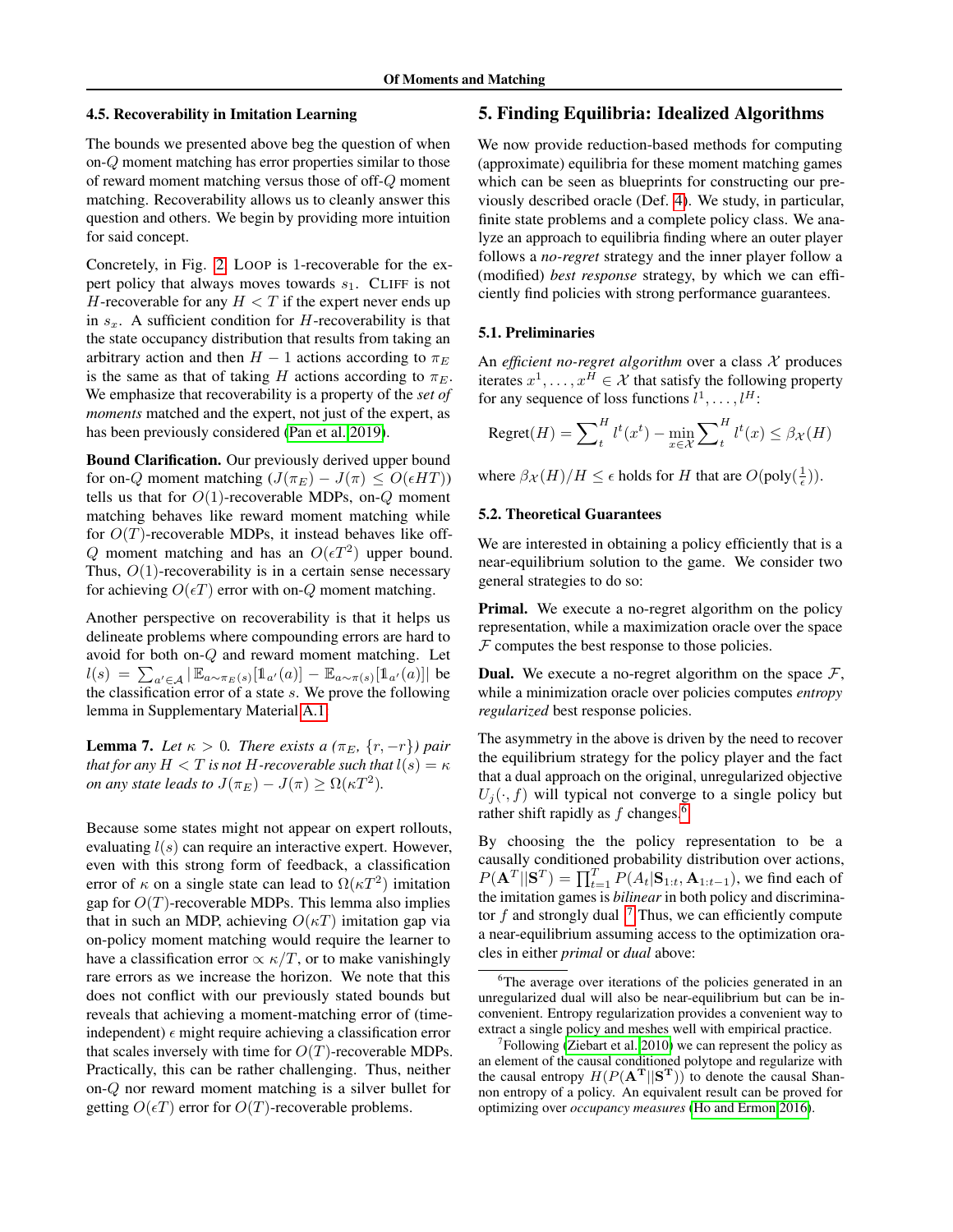| <b>Algorithm 1 AdVIL</b> |  |  |  |
|--------------------------|--|--|--|
|--------------------------|--|--|--|

**Input:** Expert demonstrations  $\mathcal{D}_E$ , Policy class  $\Pi$ , Discriminator class  $F$ , Performance threshold  $\delta$ , Learning rates  $\eta_f > \eta_\pi$ **Output:** Trained policy  $\pi$ Set  $\pi \in \Pi$ ,  $f \in \mathcal{F}$ ,  $L(\pi, f) = 2\delta$ while  $L(\pi, f) > \delta$  do  $L(\pi, f) = \mathbb{E}_{(s,a)\sim \mathcal{D}_E}[\mathbb{E}_{x\sim \pi(s)}[f(s,x)] - f(s,a)]$ 

 $f \leftarrow f + \eta_f \nabla_f L(\pi, f)$  $\pi \leftarrow \pi - \eta_{\pi} \nabla_{\pi} L(\pi, f)$ end while

<span id="page-6-0"></span>Theorem 1. *Given access to the no-regret and maximization oracles in either primal or dual above, for all three imitation games we are able to compute a* δ*approximate equilibrium strategy for the policy player in*  $poly(\frac{1}{\delta},T,\ln |\mathcal{S}|,\ln |\mathcal{A}|)$  *iterations of the outer player optimization.*

This result relies on a general lemma that establishes we can recover the equilibrium inner player by appropriately entropy regularizing that inner player's decisions. We prove both in Sup. [A.](#page-11-1)

By substituting  $\delta = \epsilon$  in Theorem [1](#page-6-0) and combining with our previously derived bounds, we can cleanly show that these theorems can also be viewed as certificates of policy performance. Thus, our framework enables us to efficiently *close the imitation gap*.

## 6. Practical Moment Matching Algorithms

We now present three practical algorithms that match reward moments (AdRIL), off-Q moments (AdVIL), or on- $Q$  moments (DAeQuIL). They are specific, implementable versions of our preceding abstract procedures. At their core, all three algorithms optimize an IPM. IPMs are a distance between two probability distributions (Müller et al. 1997):

$$
\sup_{f \in \mathcal{F}} \mathop{\mathbb{E}}_{x \sim P_1} [f(x)] - \mathop{\mathbb{E}}_{x \sim P_2} [f(x)]
$$

Plugging in the learner and expert trajectory distributions, we end up with our IPM-based objective:

<span id="page-6-1"></span>
$$
\sup_{f \in \mathcal{F}} \sum_{t=1}^{T} \mathbb{E}_{\tau \sim \pi} [f(s_t, a_t)] - \mathbb{E}_{\tau \sim \pi_E} [f(s_t, a_t)] \tag{2}
$$

As noted previously, this objective is equivalent to and inherits the strong guarantees of moment matching and allows our analysis to easily transfer.

## 6.1. **AdVIL**: Adversarial Value-moment Imitation Learning

We can transform our IPM-based objective [\(2\)](#page-6-1) into an expression only over  $(s, a)$  pairs from expert data to fit into the

| <b>Algorithm 2 AdRIL</b> |  |  |
|--------------------------|--|--|
|--------------------------|--|--|

**Input:** Expert demonstrations  $\mathcal{D}_E$ , Policy class  $\Pi$ , Dynamics  $\mathcal T$ , Kernel K, Performance threshold  $\delta$ **Output:** Trained policy  $\pi$ Set  $\pi \in \Pi$ ,  $f = 0$ ,  $\mathcal{D}_{\pi} = \{\}, \mathcal{D}' = \{\}, L(\pi, f) = 2\delta$ while  $L(\pi, f) > \delta$  do  $f \leftarrow \mathbb{E}_{\tau \sim D_{\pi}}[\sum_{t} K(sa, \cdot)] - \mathbb{E}_{\tau \sim D_{E}}[\sum_{t} K(sa, \cdot)]$  $\pi, \mathcal{D}' \leftarrow \text{MaxEntRL}(T = \mathcal{T}, r = -f)$  $\mathcal{D}_{\pi} \leftarrow \mathcal{D}_{\pi} \cup \mathcal{D}'$  $L(\pi, f) = \mathbb{E}_{\tau \sim D'}[\sum_t f(s, a)] - \mathbb{E}_{\tau \sim D_E}[\sum_t f(s, a)]$ end while

off-Q moment matching framework by performing a series of substitutions. We refer interested readers to Supplementary Material [B.1.](#page-13-0) We arrive at the following expression:

<span id="page-6-2"></span>
$$
\sup_{v \in \mathcal{F}} \mathop{\mathbb{E}}_{\tau \sim \pi_E} \left[ \sum_{t=1}^T \mathop{\mathbb{E}}_{a \sim \pi(s_t)} [v(s_t, a)] - v(s_t, a_t) \right]
$$
(3)

Intuitively, by minimizing [\(3\)](#page-6-2) over policies  $\pi \in \Pi$ , one is driving down the extra cost the learner has over the expert. We term this approach *Adversarial Value-moment Imitation Learning* ( $AdVIL$ ) because if we view  $\pi$  as optimizing cumulative reward,  $-v$  could be viewed as a value function. We set the learning rate for f to be greater than that for  $\pi$ , making AdVIL a primal algorithm.

Practically, AdVIL bears similarity to the Wasserstein GAN (WGAN) framework [\(Arjovsky et al. 2017\)](#page-9-18), though we consider an IPM rather than the more restricted Wasserstein distances. However, the overlap is enough that techniques from the WGAN literature including gradient penalties on the discriminator [\(Gulrajani et al. 2017\)](#page-9-19) and orthogonal regularization of the policy player [\(Brock et al. 2018\)](#page-9-20) help.

## 6.2. **AdRIL**: Adversarial Reward-moment Imitation Learning

We now present our dual reward moment matching algorithm and refer interested readers to Supplementary Material [B.2](#page-13-1) for the full derivation. In brief, we solve for the discriminator in closed form via functional gradient descent in Reproducing Kernel Hilbert Space (RKHS) and have the policy player compute a best response via maximum entropy reinforcement learning. Let  $\mathcal{D}_k$  denote the aggregated dataset of policy rollouts. Assuming a constant number of training steps at each iteration and averaging functional gradients over  $k$  iterations of the algorithm, we get the cost function for the policy and round  $k$ :

$$
\sum_{t=1}^T \frac{1}{|\overline{\mathcal{D}_k}|} \sum_{\tau}^{\overline{\mathcal{D}_k}} K([s_t, a_t], \cdot) - \frac{1}{|\mathcal{D}_E|} \sum_{\tau}^{\mathcal{D}_E} K([s_t, a_t], \cdot)
$$

For an indicator kernel and under the assumption we never see the same state twice, this is equivalent to maximizing a reward function that is 1 at each expert datapoint,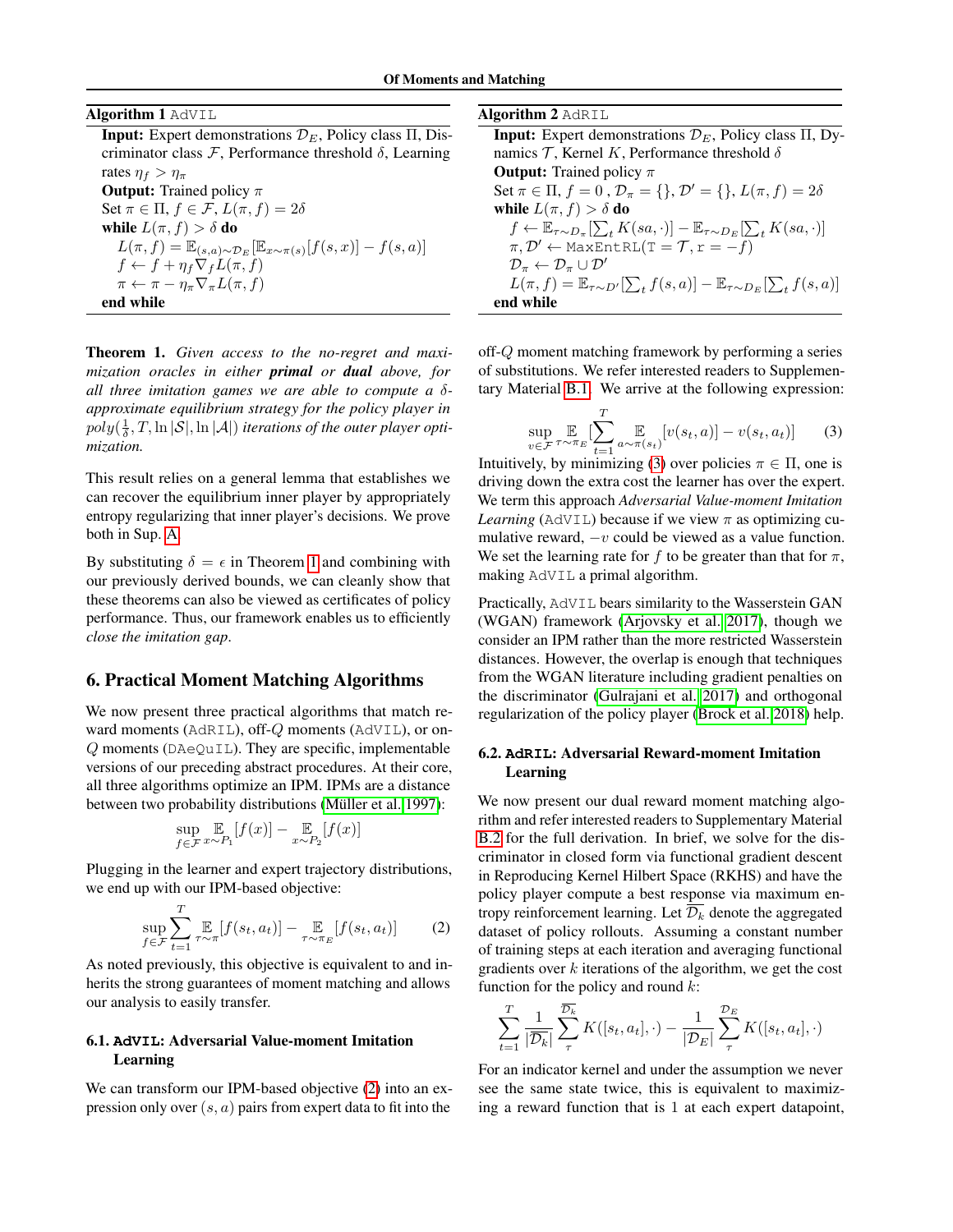<span id="page-7-1"></span>

Figure 3. Our proposed methods (in orange) are able to match or out-perform the baselines across a variety of continuous control tasks.  $J(\pi)$ s are averaged across 10 evaluation episodes. Standard errors are across 5 runs of each algorithm.

 $\propto \frac{-1}{k}$  along previous rollouts that do not perfectly match the expert, and 0 everywhere else. We term this approach *Adversarial Reward-moment Imitation Learning* (AdRIL).

We note that under these assumption, our objective resembles that of SQIL [\(Reddy et al. 2019\)](#page-10-9). SQIL can be seen as a degenerate case of AdRIL that never updates the discriminator function. This oddity removes solution quality guarantees while introducing the need for early stopping [\(Arenz and Neumann 2020\)](#page-9-21).

## 6.3. **DAeQuIL**: DAgger-esque Qu-moment Imitation Learning

We present the natural extension of DAgger [\(Ross et al.](#page-10-6) [2011\)](#page-10-6) to the space of moments: DAeQuIL (DAgger-esque Qu-moment Imitation Learning) in Algorithm [3.](#page-7-0) Like DAgger, one can view DAeQuIL as a primal algorithm that uses Follow the Regularized Leader as the no-regret algorithm for the policy player. Per-round losses are adversarially chosen though. It is a subtle point but as written, DAeQuIL is technically not solving the on-Q game directly because it optimizes over a history of learner state distributions instead of the current learner's state distribution. However, it retains strong performance guarantees – see Sup. [B.3](#page-13-2) for more.

<span id="page-7-0"></span>Algorithm 3 DAeQuIL

**Input:** Queryable expert  $\pi_E$ , Policy class Π, Discriminator class  $\mathcal{F}$ , Performance threshold  $\delta$ , Behavioral cloning loss  $\ell_{BC} : \Pi \to \mathbb{R}$ , Strongly convex fn  $R : \Pi \to \mathbb{R}$ **Output:** Trained policy  $\pi$ Optimize:  $\pi \leftarrow \arg \min_{\pi' \in \Pi} \ell_{BC}(\pi').$ Set  $L(\pi) = 2\delta, \mathcal{D} = [l, F = [l, t = 1]$ while  $L(\pi) > \delta$  do Rollout  $\pi$  to generate  $\mathcal{D}_{\pi} \leftarrow [(s, a), \dots].$ Relabel  $\mathcal{D}_{\pi}$  to  $\mathcal{D}_E \leftarrow [(s, a') | a' \sim \pi_E(s), \forall s \in \mathcal{D}_{\pi}]$  $L(f) = \mathbb{E}_{(s,a)\sim \mathcal{D}_{\pi}}[f(s,a)] - \mathbb{E}_{(s,a)\sim \mathcal{D}_{E}}[f(s,a)]$ Append:  $\hat{F} \leftarrow F \cup [\arg \max_{f' \in \mathcal{F}} L(f')]$ . Append:  $\mathcal{D} \leftarrow \mathcal{D} \cup [(s, t] | \forall s \in \mathcal{D}_{\pi}].$  $L(\pi) = \mathbb{E}_{(s,t)\in\mathcal{D}}[F[t](s, \pi(s))] + \ell_{BC}(\pi) + R(\pi)$ Optimize:  $\pi \leftarrow \arg \min_{\pi' \in \Pi} L(\pi').$  $t \leftarrow t + 1$ end while

## 7. Experiments

<span id="page-7-2"></span>

Figure 4. Left: The expert demonstrates many feasible trajectories, causing a learner that attempts to just match the mean action to crash directly into the tree the expert was avoiding. Center: Onpolicy corrections do not help DAgger as it still tries to match the mean action and crashes into the first tree it encounters. Right: DAeQuIL, when run with moments that allow the learner to focus on swerving out of the way of trees, regardless of direction, is able to produce policies that successfully navigate through the forest.

We test our algorithms against several baselines on several higher-dimensional continuous control tasks from the Py-Bullet suite [\(Coumans and Bai 2016–2019\)](#page-9-22). We measure the performance of off- $Q$  algorithms as a function of the amount of data provided with a fixed maximum computational budget and of reward moment-matching algorithms as a function of the amount of environment interactions. We see from Fig. [3](#page-7-1) that AdVIL can match the performance of ValueDICE and Behavioral Cloning across most tasks. AdRIL performs better than GAIL across all environments and does not exhibit the catastrophic collapse in performance SQIL does on the tested environments. On both environments, behavioral cloning is able to recover the optimal policy with enough data, indicating there is little covariate shift [\(Spencer et al. 2021\)](#page-10-13). However, on HalfCheetah, we see AdRIL recover a strong policy with far less data than it takes Behavioral Cloning to, showcasing the potential benefit of the learner observing the consequences of their own actions. We refer readers to Sup. [C](#page-14-0) for a description of our hyparameters and setup. Notably, AdVIL is able to converge reliably to a policy of the same quality as that found by ValueDICE with an order of magnitude less compute. As seen in Fig. [4,](#page-7-2) DAeQuIL is able to significantly out-perform DAgger on a toy UAV navigation task – see Sup. [D](#page-15-0) for full information. We release our code at **<https://github.com/gkswamy98/pillbox>**.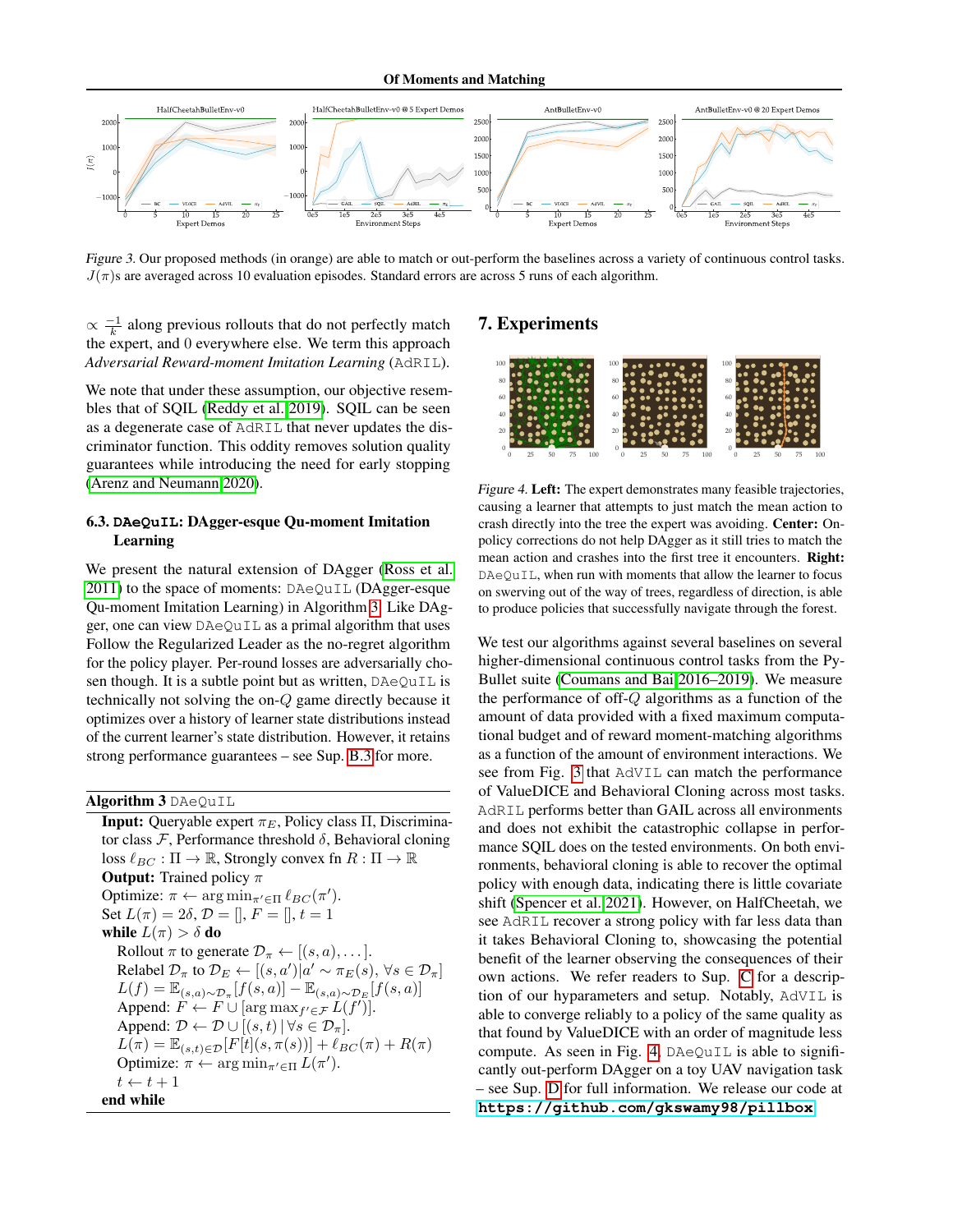## 8. Discussion

## 8.1. A Unifying View of Moment Matching IL

We present a cohesive perspective of moment matching in imitation learning in Table [3.](#page-8-0) We note that reward momentmatching dual algorithms have been a repeated success story in imitation learning but that there has been comparatively less work done in off-Q and on-Q dual algorithms.

<span id="page-8-0"></span>

| <b>MOMENT</b> | PRIMAL.                              | DUAL                                            |
|---------------|--------------------------------------|-------------------------------------------------|
| $OFF-O$       | <b>VDICE, ADVIL</b>                  | х                                               |
| <b>REWARD</b> | GAIL                                 | MMP, LEARCH,<br>MAXENT IOC, SQIL,<br>ADRIL, A+N |
| $ON-O$        | DAGGER, GPS<br><b>IFAIL, DAEQUIL</b> | x                                               |

Table 3. An taxonomy of moment matching algorithms. Bold text indicates algorithms that are IPM-based.

## 8.2. The Hidden Cost of Reward Moment Matching

At first glance, the reward moment matching bound might seem to good to be true – reward matching algorithms don't require a queryable expert like on-Q approaches yet their performance bound seems to be tighter. This better performance characteristic is a product of a potentially *exponentially* harder optimization problem for the learner. Consider the following tree-structured MDP with  $|\mathcal{A}|$  actions at each step, each of which lead to a distinct state. Consider an



Figure 5. In TREE, the expert always takes the right-most action from the current node. The exponential number of  $T$ -length trajectories in this problem make it a challenge for reward moment matching approaches.

expert that takes  $a_{|\mathcal{A}|}$  at each timestep. Solving the reward matching problem requires the learner to simultaneously optimize over all  $T$  timesteps of the problem while considering the effect of past actions on future states. If we set  $\Pi$ to be the class of deterministic policies, this is equivalent to optimizing over the set of all length  $T$  trajectories, of which there are  $O(|A|^T)$  in tree-structured problems. In contrast, for off-Q approaches, we attempt to match expert moments on a fixed expert state distribution. Similarly, we can optimize over a fixed history of past learner state distributions under a weak realizability assumption in the on-Q setting. In the preceding example, the Q-matching settings are like being handed a node at each level of the tree and being asked to choose between the  $|\mathcal{A}|$  edges available, leading to a total of  $O(|A|T)$  options to choose between. As we saw in Sec. [5,](#page-5-3) the policy player sometimes needs to compute a best response over the entire set of choices it has available, which means these search space sizes directly affect the per-iteration complexity of the moment-matching algorithms. Concisely, the price we pay for solving an easier optimization problem is looser policy performance bounds.

#### 8.3. Takeaways

In this work, we tease apart the differences in requirements and performance guarantees that come from matching reward, on-Q, and off-Q adversarially chosen moments. Reward moment matching has strong guarantees but requires access to an accurate simulator or the real world. Off-Q moment matching can be done purely on collected data but incurs an  $O(\epsilon T^2)$  imitation gap.

We formalize a notion of *recoverability* that is both necessary and sufficient to understand recovering from errors in imitation learning. If a problem (due to expert or the MDP itself) is  $O(T)$ -recoverable, there exist problems where no algorithm can escape an  $O(T^2)$  compounding of errors; if it is  $O(1)$ -recoverable, we find on policy algorithms prevent compounding. Together, these constitute a cohesive picture of moment matching in imitation learning.

We derive idealized no-regret procedures and practical IPMbased algorithms that are conceptually elegant and correct for difficulties encountered by prior methods. While behavioral cloning equally weights action-conditional errors, AdVIL can prevent headaches with value moment-based weighting. AdRIL is simple to implement, does not require training a GAN, and enjoys strong performance both in theory and practice. DAeQuIL's moment-based losses are able to help relieve hiccups from focusing on action-conditionals that can stymie DAgger.

#### Acknowledgments

We thank Siddharth Reddy for helpful discussions. We also thank Allie Del Giorno, Anirudh Vemula, and the members of the Social AI Group for their comments on drafts of this work. ZSW was supported in part by the NSF FAI Award #1939606, a Google Faculty Research Award, a J.P. Morgan Faculty Award, a Facebook Research Award, and a Mozilla Research Grant. Lastly, GS would like to thank John Steinbeck for inspiring the title of this work:

*"As happens sometimes, a moment settled and hovered and remained for much more than a moment."* – John Steinbeck, Of Mice and Men.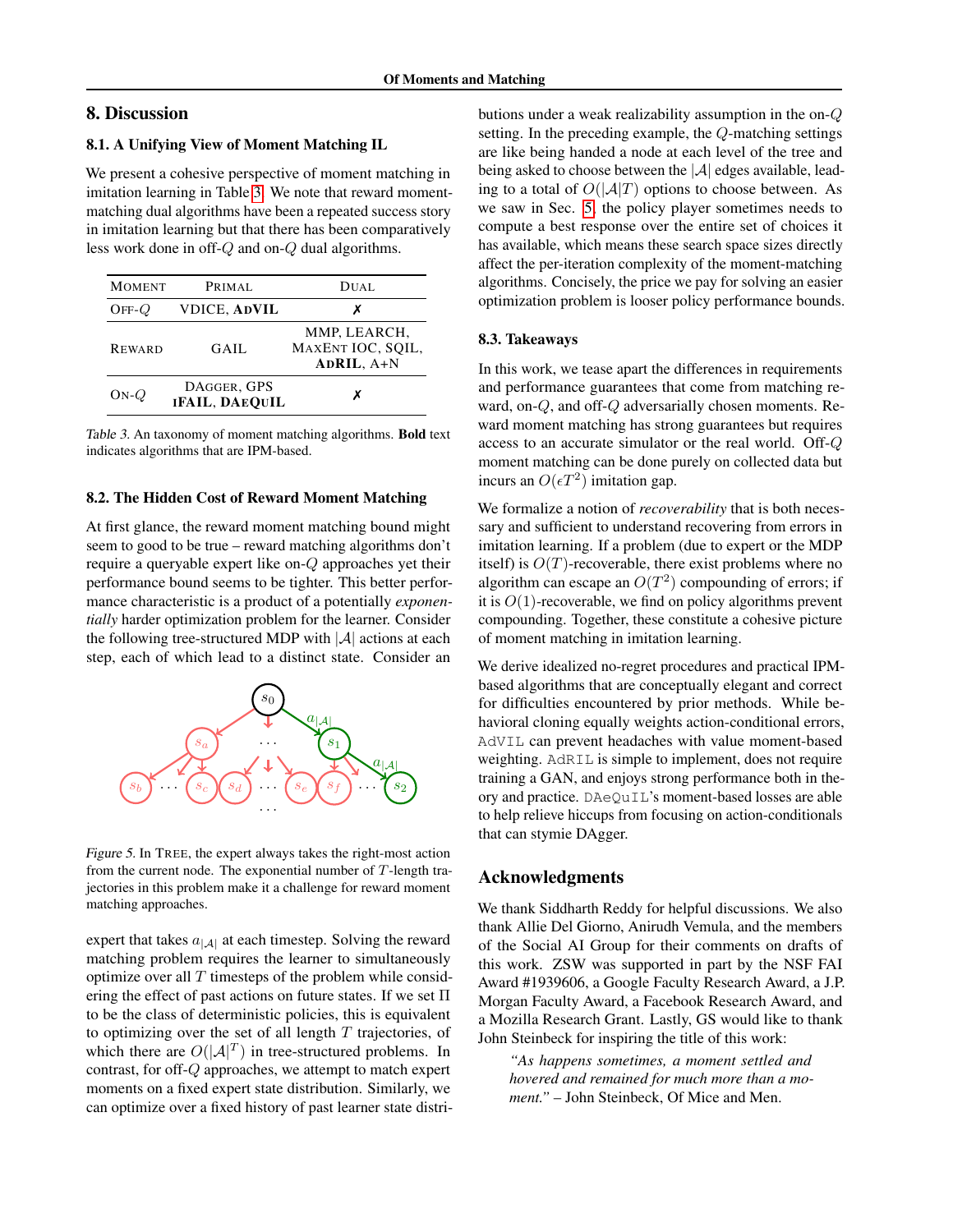## References

- <span id="page-9-5"></span>Pieter Abbeel and Andrew Y Ng. Apprenticeship learning via inverse reinforcement learning. In *Proceedings of the twenty-first international conference on Machine learning*, page 1, 2004.
- <span id="page-9-21"></span>Oleg Arenz and Gerhard Neumann. Non-adversarial imitation learning and its connections to adversarial methods, 2020.
- <span id="page-9-18"></span>Martin Arjovsky, Soumith Chintala, and Léon Bottou. Wasserstein gan, 2017.
- <span id="page-9-13"></span>James Bagnell, Sham M Kakade, Jeff Schneider, and Andrew Ng. Policy search by dynamic programming. *Advances in neural information processing systems*, 16:831– 838, 2003.
- <span id="page-9-14"></span>Paul Barde, Julien Roy, Wonseok Jeon, Joelle Pineau, Christopher Pal, and Derek Nowrouzezahrai. Adversarial soft advantage fitting: Imitation learning without policy optimization, 2020.
- <span id="page-9-1"></span>Mariusz Bojarski, Davide Del Testa, Daniel Dworakowski, Bernhard Firner, Beat Flepp, Prasoon Goyal, Lawrence D. Jackel, Mathew Monfort, Urs Muller, Jiakai Zhang, Xin Zhang, Jake Zhao, and Karol Zieba. End to end learning for self-driving cars. *CoRR*, abs/1604.07316, 2016. URL <http://arxiv.org/abs/1604.07316>.
- <span id="page-9-15"></span>Kiante Brantley, Wen Sun, and Mikael Henaff. Disagreement-regularized imitation learning. In *Eighth International Conference on Learning Representations (ICLR)*, April 2020.
- <span id="page-9-20"></span>Andrew Brock, Jeff Donahue, and Karen Simonyan. Large scale gan training for high fidelity natural image synthesis. *arXiv preprint arXiv:1809.11096*, 2018.
- <span id="page-9-22"></span>Erwin Coumans and Yunfei Bai. Pybullet, a python module for physics simulation for games, robotics and machine learning. <http://pybullet.org>, 2016–2019.
- <span id="page-9-4"></span>Robert Dadashi, Léonard Hussenot, Matthieu Geist, and Olivier Pietquin. Primal wasserstein imitation learning. *arXiv preprint arXiv:2006.04678*, 2020.
- <span id="page-9-7"></span>Miroslav Dudik, Steven J Phillips, and Robert E Schapire. Performance guarantees for regularized maximum entropy density estimation. In *International Conference on Computational Learning Theory*, pages 472–486. Springer, 2004.
- <span id="page-9-23"></span>Yoav Freund and Robert E Schapire. A decision-theoretic generalization of on-line learning and an application to boosting. *Journal of computer and system sciences*, 55 (1):119–139, 1997.
- <span id="page-9-10"></span>Justin Fu, Katie Luo, and Sergey Levine. Learning robust rewards with adversarial inverse reinforcement learning, 2018.
- <span id="page-9-19"></span>Ishaan Gulrajani, Faruk Ahmed, Martin Arjovsky, Vincent Dumoulin, and Aaron C Courville. Improved training of wasserstein gans. In *Advances in neural information processing systems*, pages 5767–5777, 2017.
- <span id="page-9-24"></span>Tuomas Haarnoja, Aurick Zhou, Pieter Abbeel, and Sergey Levine. Soft actor-critic: Off-policy maximum entropy deep reinforcement learning with a stochastic actor. *arXiv preprint arXiv:1801.01290*, 2018.
- <span id="page-9-9"></span>Jonathan Ho and Stefano Ermon. Generative adversarial imitation learning, 2016.
- <span id="page-9-6"></span>Daniel Jarrett, Ioana Bica, and Mihaela van der Schaar. Strictly batch imitation learning by energy-based distribution matching, 2020.
- <span id="page-9-12"></span>Sham Kakade and John Langford. Approximately optimal approximate reinforcement learning. In *In Proc. 19th International Conference on Machine Learning*. Citeseer, 2002.
- <span id="page-9-3"></span>Liyiming Ke, Matt Barnes, Wen Sun, Gilwoo Lee, Sanjiban Choudhury, and Siddhartha S. Srinivasa. Imitation learning as f-divergence minimization. *CoRR*, abs/1905.12888, 2019. URL [http://arxiv.org/](http://arxiv.org/abs/1905.12888) [abs/1905.12888](http://arxiv.org/abs/1905.12888).
- <span id="page-9-2"></span>Ilya Kostrikov, Ofir Nachum, and Jonathan Tompson. Imitation learning via off-policy distribution matching, 2019.
- <span id="page-9-8"></span>Sergey Levine and Vladlen Koltun. Guided policy search. In *International Conference on Machine Learning*, pages 1–9, 2013.
- <span id="page-9-11"></span>David McAllester and Karl Stratos. Formal limitations on the measurement of mutual information, 2020.
- <span id="page-9-17"></span>K-R Müller, Alexander J Smola, Gunnar Rätsch, Bernhard Schölkopf, Jens Kohlmorgen, and Vladimir Vapnik. Predicting time series with support vector machines. In *International Conference on Artificial Neural Networks*, pages 999–1004. Springer, 1997.
- <span id="page-9-16"></span>Yunpeng Pan, Ching-An Cheng, Kamil Saigol, Keuntaek Lee, Xinyan Yan, Evangelos Theodorou, and Byron Boots. Imitation learning for agile autonomous driving. In *The International Journal of Robotics Research (IJRR)*, 2019.
- <span id="page-9-0"></span>Dean A Pomerleau. Alvinn: An autonomous land vehicle in a neural network. In *Advances in neural information processing systems*, pages 305–313, 1989.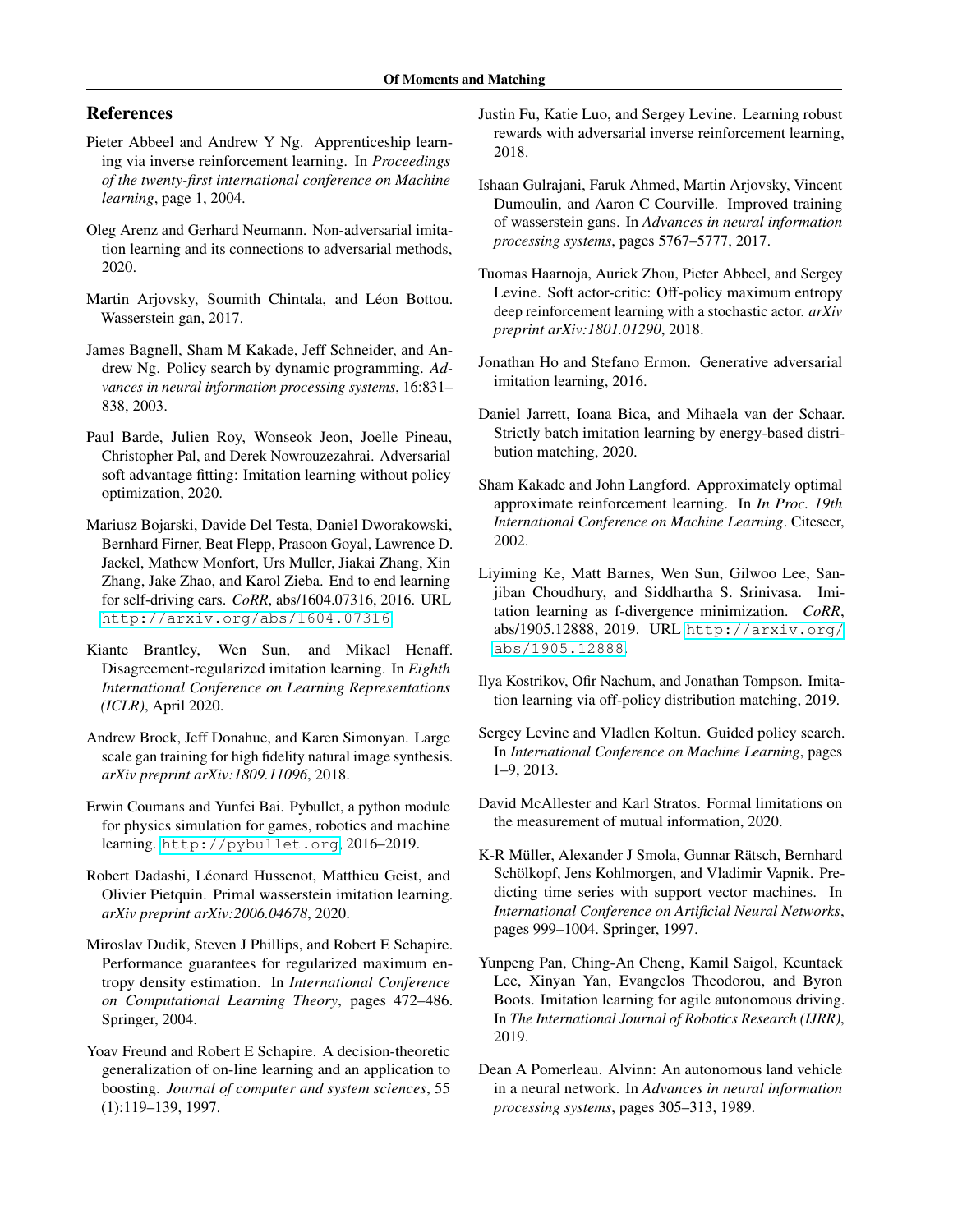- <span id="page-10-18"></span>Antonin Raffin. Rl baselines3 zoo. [https://github.](https://github.com/DLR-RM/rl-baselines3-zoo) [com/DLR-RM/rl-baselines3-zoo](https://github.com/DLR-RM/rl-baselines3-zoo), 2020.
- <span id="page-10-16"></span>Antonin Raffin, Ashley Hill, Maximilian Ernestus, Adam Gleave, Anssi Kanervisto, and Noah Dormann. Stable baselines3. [https://github.com/DLR-RM/](https://github.com/DLR-RM/stable-baselines3) [stable-baselines3](https://github.com/DLR-RM/stable-baselines3), 2019.
- <span id="page-10-12"></span>Nived Rajaraman, Lin F. Yang, Jiantao Jiao, and Kannan Ramachandran. Toward the fundamental limits of imitation learning, 2020.
- <span id="page-10-8"></span>Nathan D Ratliff, David Silver, and J Andrew Bagnell. Learning to search: Functional gradient techniques for imitation learning. *Autonomous Robots*, 27(1):25–53, 2009.
- <span id="page-10-9"></span>Siddharth Reddy, Anca D. Dragan, and Sergey Levine. Sqil: Imitation learning via reinforcement learning with sparse rewards, 2019.
- <span id="page-10-0"></span>Nicholas Rhinehart, Kris M Kitani, and Paul Vernaza. R2p2: A reparameterized pushforward policy for diverse, precise generative path forecasting. In *Proceedings of the European Conference on Computer Vision (ECCV)*, pages 772–788, 2018.
- <span id="page-10-15"></span>Stephane Ross and J. Andrew Bagnell. Reinforcement and imitation learning via interactive no-regret learning, 2014.
- <span id="page-10-6"></span>Stephane Ross, Geoffrey J. Gordon, and J. Andrew Bagnell. A reduction of imitation learning and structured prediction to no-regret online learning, 2011.
- <span id="page-10-17"></span>John Schulman, Filip Wolski, Prafulla Dhariwal, Alec Radford, and Oleg Klimov. Proximal policy optimization algorithms. *arXiv preprint arXiv:1707.06347*, 2017.
- <span id="page-10-3"></span>David Silver, Aja Huang, Chris J Maddison, Arthur Guez, Laurent Sifre, George Van Den Driessche, Julian Schrittwieser, Ioannis Antonoglou, Veda Panneershelvam, Marc Lanctot, et al. Mastering the game of go with deep neural networks and tree search. *nature*, 529(7587): 484–489, 2016.
- <span id="page-10-7"></span>Jiaming Song, Hongyu Ren, Dorsa Sadigh, and Stefano Ermon. Multi-agent generative adversarial imitation learning. *CoRR*, abs/1807.09936, 2018. URL [http:](http://arxiv.org/abs/1807.09936) [//arxiv.org/abs/1807.09936](http://arxiv.org/abs/1807.09936).
- <span id="page-10-13"></span>Jonathan Spencer, Sanjiban Choudhury, Arun Venkatraman, Brian Ziebart, and J. Andrew Bagnell. Feedback in imitation learning: The three regimes of covariate shift, 2021.
- <span id="page-10-4"></span>Wen Sun, Geoffrey J Gordon, Byron Boots, and J Bagnell. Dual policy iteration. *Advances in Neural Information Processing Systems*, 31:7059–7069, 2018.
- <span id="page-10-2"></span>Wen Sun, Anirudh Vemula, Byron Boots, and J. Andrew Bagnell. Provably efficient imitation learning from observation alone, 2019.
- <span id="page-10-5"></span>Gokul Swamy, Siddharth Reddy, Sergey Levine, and Anca D Dragan. Scaled autonomy: Enabling human operators to control robot fleets. In *2020 IEEE International Conference on Robotics and Automation (ICRA)*, pages 5942–5948. IEEE, 2020.
- <span id="page-10-10"></span>Umar Syed, Michael Bowling, and Robert E Schapire. Apprenticeship learning using linear programming. In *Proceedings of the 25th international conference on Machine learning*, pages 1032–1039, 2008.
- <span id="page-10-20"></span>Gerald Tesauro. Temporal difference learning and tdgammon. *Communications of the ACM*, 38(3):58–68, 1995.
- <span id="page-10-19"></span>Steven Wang, Sam Toyer, Adam Gleave, and Scott Emmons. The imitation library for imitation learning and inverse reinforcement learning. [https://github.](https://github.com/HumanCompatibleAI/imitation) [com/HumanCompatibleAI/imitation](https://github.com/HumanCompatibleAI/imitation), 2020.
- <span id="page-10-14"></span>Fan Yang, Alina Vereshchaka, Yufan Zhou, Changyou Chen, and Wen Dong. Variational adversarial kernel learned imitation learning. 34:6599–6606, Apr. 2020. doi: 10. 1609/aaai.v34i04.6135. URL [https://ojs.aaai.](https://ojs.aaai.org/index.php/AAAI/article/view/6135) [org/index.php/AAAI/article/view/6135](https://ojs.aaai.org/index.php/AAAI/article/view/6135).
- <span id="page-10-1"></span>Brian D Ziebart, Andrew L Maas, J Andrew Bagnell, and Anind K Dey. Maximum entropy inverse reinforcement learning. In *Proceedings of the Twenty-Third AAAI Conference on Artificial Intelligence*, 2008.
- <span id="page-10-11"></span>Brian D Ziebart, J Andrew Bagnell, and Anind K Dey. Modeling interaction via the principle of maximum causal entropy. 2010.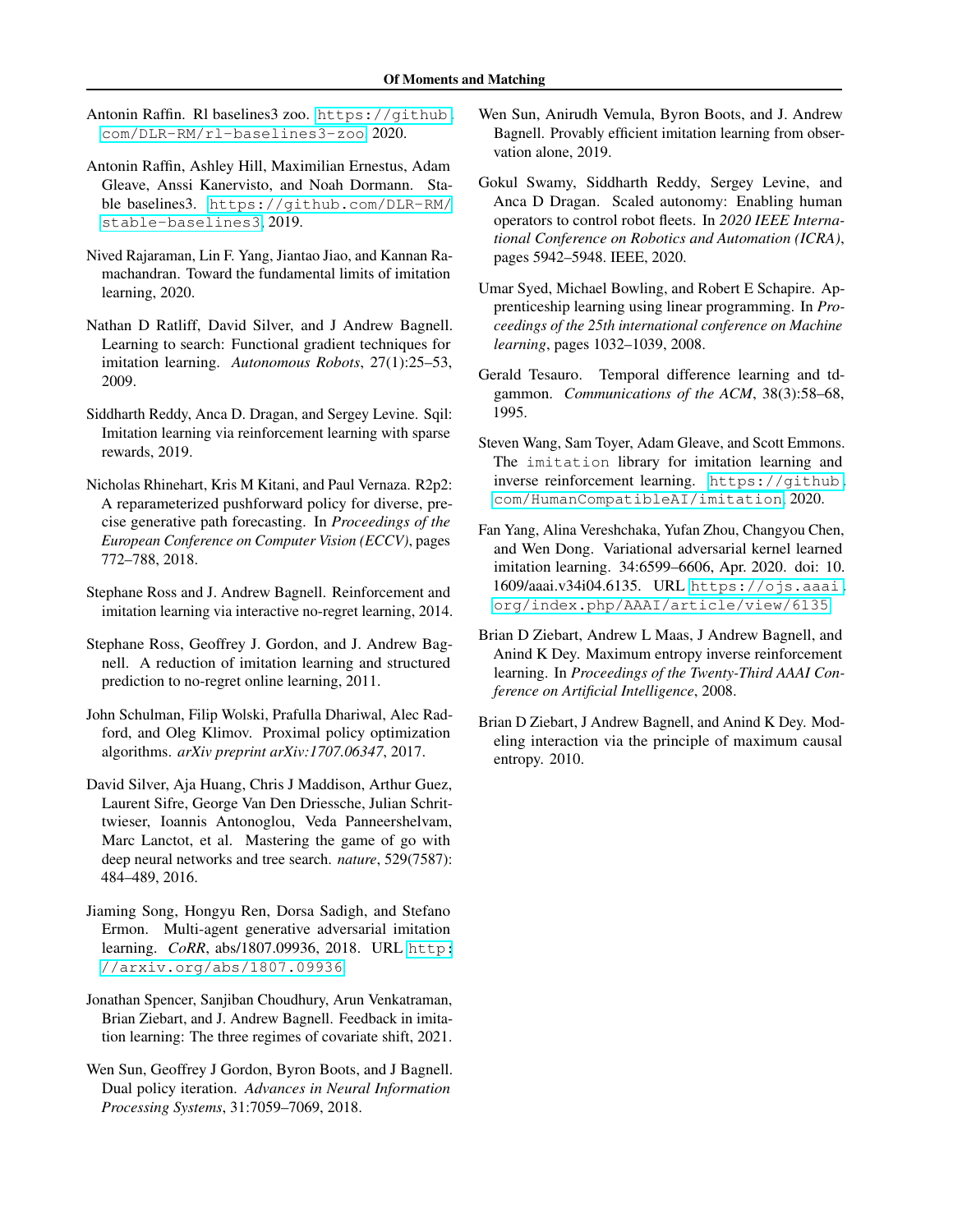## Supplementary Material

<span id="page-11-1"></span>A. Proofs

A.1. Proof of Lemma [7](#page-5-4)

<span id="page-11-0"></span>*Proof.* Consider the following MDP:



Figure 6. In UNICYCLE, the goal is to stay in  $s_1$  forever.

As illustrated above,  $c(s, a) = \mathbb{1}_{s_2}$  is the cost function for this MDP. Let the expert perfectly optimize this function by always taking  $a_1$  in  $s_1$ . Thus, we are in the  $O(T)$ -recoverable setting. Then, for any  $\epsilon > 0$ , if the learner takes  $a_2$  in  $s_1$  with probability  $\epsilon$ ,  $J(\pi_E) - J(\pi) =$  $\sum_{t=1}^{T} \epsilon (1 - \epsilon)^{t-1} (T - t) = \Omega(\epsilon T^2)$ . There is only one action in  $s_2$  so it is not possible to have a nonzero classification error in this state. П

#### A.2. Proof of Entropy Regularization Lemma

Lemma 8. *Entropy Regularization Lemma: By optimizing*  $U_i(\pi, f) - \alpha H(\pi)$  *to a δ-approximate equilibrium, one recovers at worst a*  $Q_M \sqrt{\frac{2 \delta}{\alpha}} + \alpha T (\ln |\mathcal{A}| + \ln |\mathcal{S}|)$  *equilibrium strategy for the policy player on the original game.*

*Proof.* We optimize in the  $P(A^T||S^T)$  policy representation where strong duality holds and define the following:

$$
\pi^R = \underset{\pi \in \Pi}{\arg \min} (\max_{f \in \mathcal{F}} U_j(\pi, f) - \alpha H(\pi))
$$

First, we derive a bound on the distance between  $\hat{\pi}$  and  $\pi^R$ . We define *M* as follows:

$$
M(\pi) = \max_{f \in \mathcal{F}} U_j(\pi, f) - \alpha H(\pi) + \alpha T(\ln |\mathcal{A}| + \ln |\mathcal{S}|)
$$

M is an  $\alpha$ -strongly convex function with respect to  $|| \cdot ||_1$ because U is a max of linear functions,  $-H$  is 1-strongly convex, and the third term is a constant. This tells us that:

$$
M(\pi^R) - M(\hat{\pi}) \le \nabla M(\pi^R)^T (\pi^R - \hat{\pi}) - \frac{\alpha}{2} ||\pi^R - \hat{\pi}||_1^2
$$

We note that because  $\pi^R$  minimizes M, the first term on the RHS is negative, allowing us to simplify this expression to:

$$
\frac{\alpha}{2}||\pi^R - \hat{\pi}||_1^2 \le M(\hat{\pi}) - M(\pi^R)
$$

We now upper bound the RHS of this expression via the following series of substitutions:

$$
M(\hat{\pi}) = \max_{f \in \mathcal{F}} U_j(\hat{\pi}, f) - \alpha H(\hat{\pi}) + \alpha T(\ln |\mathcal{A}| + \ln |\mathcal{S}|)
$$
  
\n
$$
\leq U_j(\hat{\pi}, \hat{f}) - \alpha H(\hat{\pi}) + \alpha T(\ln |\mathcal{A}| + \ln |\mathcal{S}|) + \delta
$$
  
\n
$$
\leq U_j(\pi^R, \hat{f}) - \alpha H(\pi^R) + \alpha T(\ln |\mathcal{A}| + \ln |\mathcal{S}|) + \delta
$$
  
\n
$$
\leq \max_{f \in \mathcal{F}} U_j(\pi^R, f) - \alpha H(\pi^R) + \alpha T(\ln |\mathcal{A}| + \ln |\mathcal{S}|) + \delta
$$
  
\n
$$
= M(\pi^R) + \delta
$$

Rearranging terms to get the desired bound on strategy distance:

$$
M(\hat{\pi}) - M(\pi^R) \le \delta
$$

$$
\Rightarrow ||\pi^R - \hat{\pi}||_1^2 \le \frac{2\delta}{\alpha}
$$

$$
\Rightarrow ||\pi^R - \hat{\pi}||_1 \le \sqrt{\frac{2\delta}{\alpha}}
$$

Next, we prove that  $\pi^R$  is a  $\alpha T(\ln |\mathcal{A}| + \ln |\mathcal{S}|)$ -approximate equilibrium strategy for the original, unregularized game. We note that  $H(\pi) \in [0, T(\ln |\mathcal{A}| + \ln |\mathcal{S}|)]$  and then proceed as follows:

$$
\max_{f \in \mathcal{F}} U_j(\pi^R, f) = M(\pi^R) + \alpha H(\pi^R) - \alpha T(\ln |\mathcal{A}| + \ln |\mathcal{S}|)
$$
  

$$
\leq M(\pi^R)
$$
  

$$
\leq \alpha T(\ln |\mathcal{A}| + \ln |\mathcal{S}|)
$$

The last line comes from the fact that playing the optimal strategy in the original game on the regularized game could at worst lead to a payoff of  $\alpha T(\ln |\mathcal{A}| + \ln |\mathcal{S}|)$ . Therefore, the value of the regularized game can at most be this quantity. Recalling that the value of the original game is 0 and rearranging terms, we get:

$$
\max_{f \in \mathcal{F}} U_j(\pi^R, f) - \alpha T(\ln |\mathcal{A}| + \ln |\mathcal{S}|) \le 0 = \max_{f \in \mathcal{F}} \min_{\pi \in \Pi} U_j(\pi, f)
$$

Thus by definition,  $\pi^R$  must be half of an  $\alpha T(\ln |\mathcal{A}| +$  $\ln |\mathcal{S}|$ )-approximate equilibrium strategy pair.

Next, let  $Q_M$  denote the absolute difference between the minimum and maximum  $Q$ -value. For a fixed  $f$ , the maximum amount the policy player could gain from switching to policies within an  $L_1$  ball of radius r centered at the original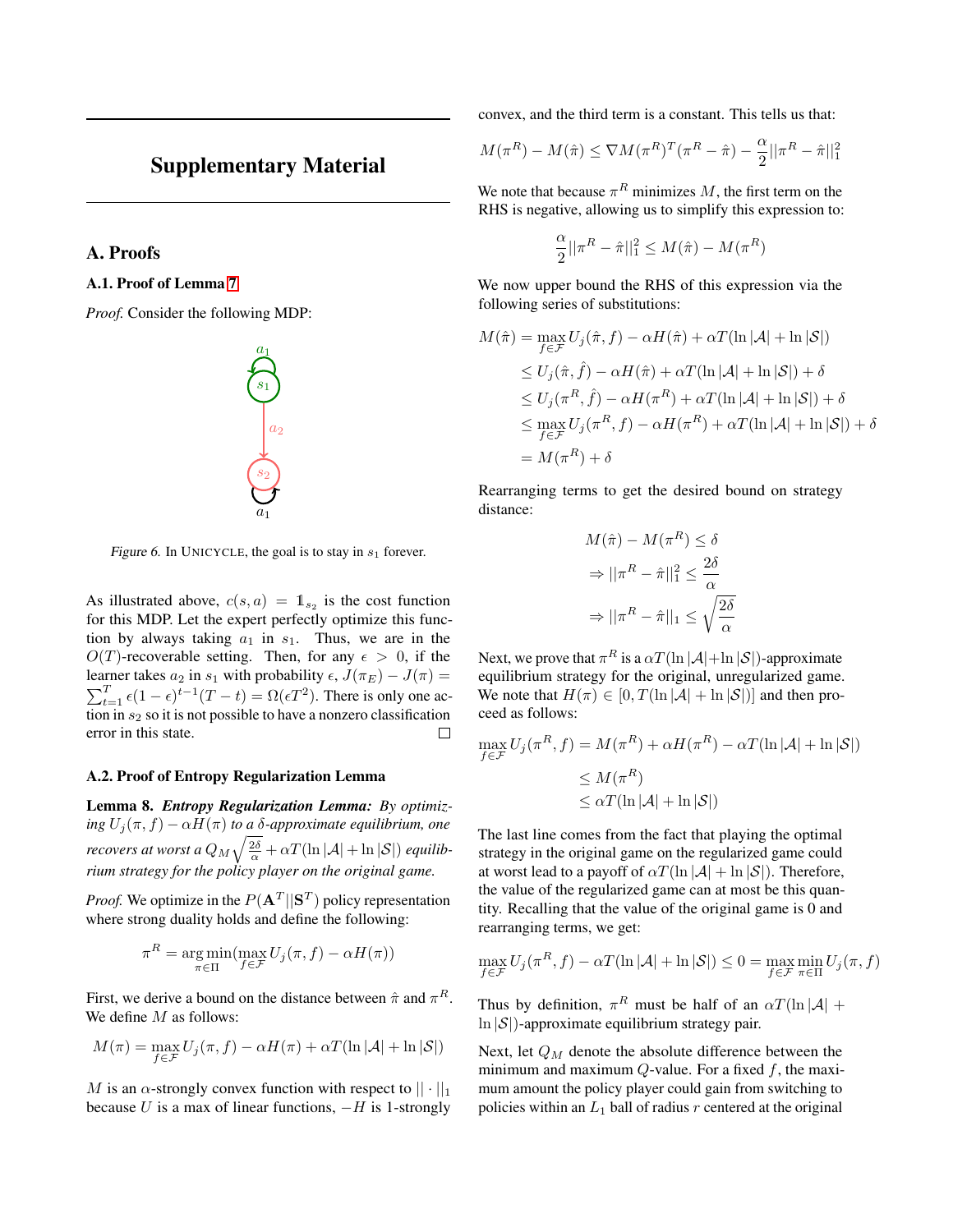policy is  $rQ_M$  by the bilinearity of the game and Hölder's inequality. Because the supremum over  $k$ -Lipschitz functions is known to be  $k$ -Lipschitz, this implies the same is true for the payoff against the best response  $f$ . To complete the proof, we can set  $r = \sqrt{\frac{2\delta}{\alpha}}$  and combine this with the fact that  $\pi^R$  achieves in the worst case a payoff of  $\alpha T(\ln |\mathcal{A}| + \ln |\mathcal{S}|)$  to prove that  $\hat{\pi}$  can at most achieve a payoff of  $Q_M \sqrt{\frac{2\delta}{\alpha}} + \alpha T(\ln|\mathcal{A}| + \ln|\mathcal{S}|)$  on the original game, which establishes  $\hat{\pi}$  as a  $(Q_M \sqrt{\frac{2\delta}{\alpha}} + \alpha T (\ln |\mathcal{A}| + \ln |\mathcal{S}|))$ approximate equilibrium solution.

 $\Box$ 

#### A.3. Proof of Theorem [1](#page-6-0)

We proceed in cases.

*Proof.* We first consider the primal case. Our goal is to compute a policy  $\hat{\pi}$  such that:

$$
\max_{f \in \mathcal{F}} U_j(\hat{\pi}, f) \le \delta
$$

We prove that such a policy can be found efficiently by executing the following procedure for a polynomially large number of iterations:

- 1. For  $t = 1...N$ , do:
	- 2. No-regret algorithm computes  $\pi^t$ .
	- 3. Set  $f^t$  to the best response to  $\pi^t$ .
- 4. Return  $\hat{\pi} = \pi^{t^*}, t^* = \arg \min_t U_j(\pi^t, f^t)$ .

Recall that via our no-regret assumption we know that

$$
\frac{1}{N}\sum_{t}^{N}U_j(\pi^t, f^t) - \frac{1}{N}\min_{\pi \in \Pi} \sum_{t}^{N} U_j(\pi, f^t) \le \frac{\beta_{\Pi}(N)}{N} \le \delta
$$

for some N that is poly $(\frac{1}{\delta})$ . We can rearrange terms and use the fact that  $\pi_E \in \Pi$  to upper bound the average payoff:

$$
\frac{1}{N}\sum_{t}^{N}U_{j}(\pi^{t},f^{t}) \leq \delta + \frac{1}{N}\min_{\pi \in \Pi} \sum_{t}^{N}U_{j}(\pi,f^{t}) \leq \delta
$$

Using the property that there must be at least one element in an average that is at most the value of the average:

$$
\min_t U_j(\pi^t, f^t) \le \frac{1}{N} \sum_t^N U_j(\pi^t, f^t) \le \delta
$$

To complete the proof, we recall that  $f^t$  is chosen as the best response to  $\pi^t$ , giving us that:

$$
\min_{t} \max_{f \in \mathcal{F}} U_j(\pi^t, f) \le \delta
$$

In words, this means that by setting  $\hat{\pi}$  to the policy with the lowest loss out of the  $N$  computed, we are able to efficiently (within poly $(\frac{1}{\delta})$  iterations) find a  $\delta$ -approximate equilibrium strategy for the policy player. Note that this result holds without assuming a finite  $S$  and  $A$  and does not require regularization of the policy. However, it requires us to have a no-regret algorithm over Π which can be a challenge for the reward moment-matching game.

We now consider the **dual case**. As before, we wish to find a policy  $\hat{\pi}$  such that:

$$
\max_{f \in \mathcal{F}} U_j(\hat{\pi}, f) \le \delta
$$

We run the following procedure on  $U_i(\pi, f) - \alpha H(\pi)$ :

1. For  $t = 1...N$ , do:

2. No-regret algorithm computes  $f^t$ .

3. Set  $\pi^t$  to the best response to  $f^t$ .

4. Return  $\hat{\pi} = \arg \min_{\pi \in \Pi} U_i(\pi, \overline{f}) - \alpha H(\pi)$ .

By the classic result of [\(Freund and Schapire 1997\)](#page-9-23), we know that the average of the  $N$  iterates produced by the above procedure (which we denote f and  $\bar{\pi}$ ) is a  $\delta'$ -approximate equilibrium strategy for some N that is poly $(\frac{1}{\delta})$ . Applying our Entropy Regularization Lemma, we can upper bound the payoff of  $\bar{\pi}$  on the original game:

$$
\sup_{f \in \mathcal{F}} U_j(\overline{\pi}, f) \le Q_M \sqrt{\frac{2\delta'}{\alpha}} + \alpha T(\ln |\mathcal{A}| + \ln |\mathcal{S}|)
$$

We now proceed similarly to our proof of the Entropy Regularization Lemma by first bounding the distance between  $\bar{\pi}$ and  $\hat{\pi}$  and the appealing to the  $Q_m$ -Lipschitzness of  $U_i$ . Let  $l(\pi) = U_j(\pi, \bar{f}) - \alpha H(\pi)$ . Then, while keeping the fact that  $l$  is  $\alpha$ -strongly convex in mind:

$$
l(\hat{\pi}) - l(\bar{\pi}) \leq \nabla l(\hat{\pi})^T (\hat{\pi} - \bar{\pi}) - \frac{\alpha}{2} ||\bar{\pi} - \hat{\pi}||_1^2
$$
  
\n
$$
\Rightarrow \frac{\alpha}{2} ||\bar{\pi} - \hat{\pi}||_1^2 \leq l(\bar{\pi}) - l(\hat{\pi}) + \nabla l(\hat{\pi})^T (\hat{\pi} - \bar{\pi})
$$
  
\n
$$
\Rightarrow \frac{\alpha}{2} ||\bar{\pi} - \hat{\pi}||_1^2 \leq l(\bar{\pi}) - l(\hat{\pi})
$$
  
\n
$$
\Rightarrow \frac{\alpha}{2} ||\bar{\pi} - \hat{\pi}||_1^2 \leq \delta'
$$
  
\n
$$
\Rightarrow ||\bar{\pi} - \hat{\pi}||_1 \leq \sqrt{\frac{2\delta'}{\alpha}}
$$

As before, the second to last step follows from the definition of a  $\delta'$ -approximate equilibrium. Now, by the bilinearity of the game, Hölder's inequality, and the fact that supremum over  $k$ -Lipschitz functions is known to be  $k$ -Lipschitz, we can state that:

$$
\sup_{f \in \mathcal{F}} U_j(\hat{\pi}, f) \le 2Q_M \sqrt{\frac{2\delta'}{\alpha}} + \alpha T(\ln|\mathcal{A}| + \ln|\mathcal{S}|)
$$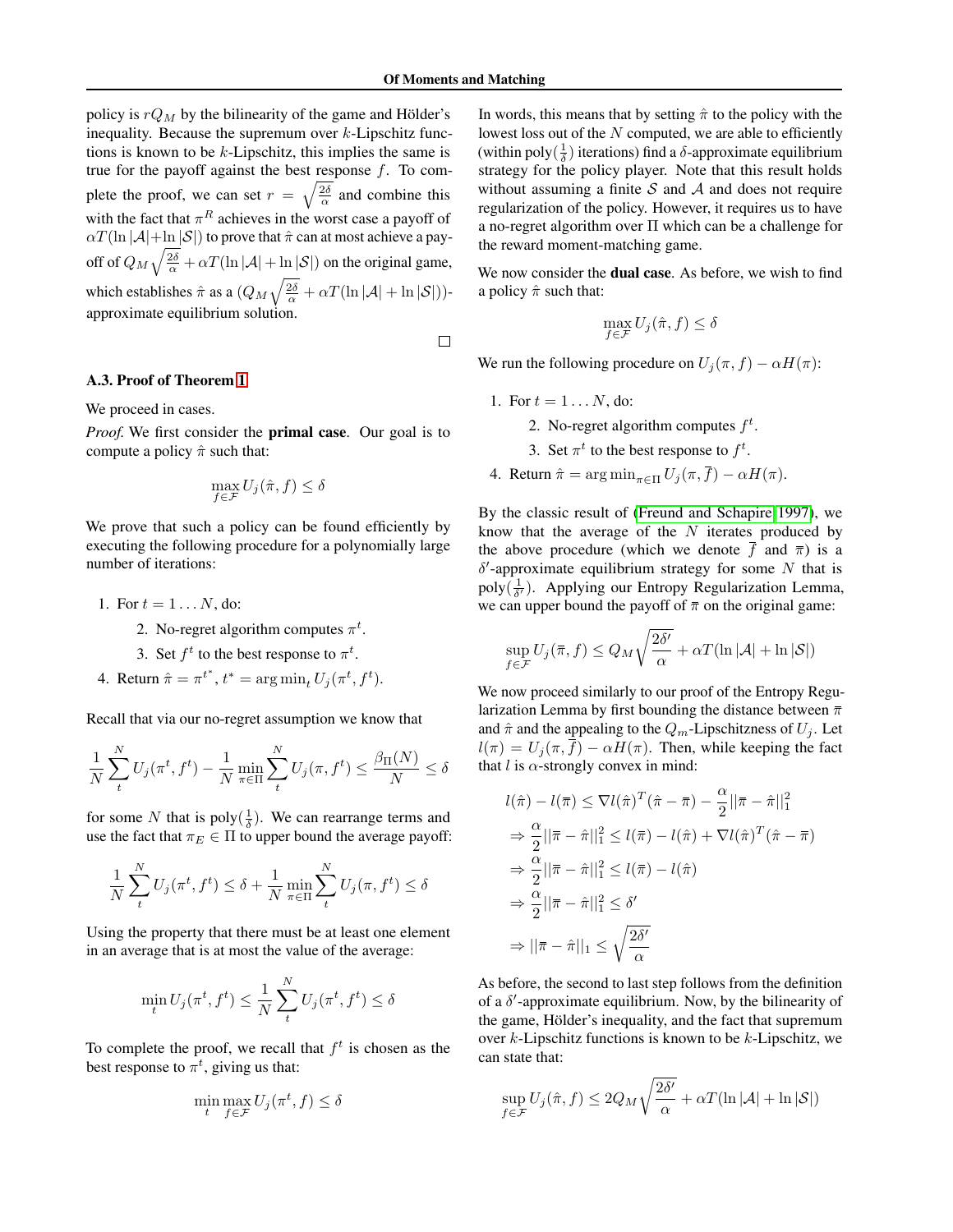To ensure that the LHS of this expression is upper bounded by  $\delta$ , it is sufficient to set  $\alpha = \frac{\delta}{2T(\ln |\mathcal{A}| + \ln |\mathcal{S}|)}$  and  $\delta' =$  $δ²_α$  $\frac{\delta^2 \alpha}{32Q_M^2}$ . Plugging in these terms, we arrive at:

$$
\sup_{f \in \mathcal{F}} U_j(\hat{\pi}, f) \le \frac{\delta}{2} + \frac{\delta}{2} \le \delta
$$

We note that in practice,  $\alpha$  is rather sensitive hyperparameter of maximum entropy reinforcement learning algorithms [\(Haarnoja et al. 2018\)](#page-9-24) and hope that the above expression might provide some rough guidance for how to set  $\alpha$ . To complete the proof, note that N is poly $(\frac{1}{\delta'})$  and  $\frac{1}{\delta'}$  =  $\frac{64Q_M^2 T(\ln |\mathcal{A}| + \ln |\mathcal{S}|)}{\delta^3}$ . Thus, N is poly $(\frac{1}{\delta}, T, \ln |\mathcal{A}|, \ln |\mathcal{S}|)$ ).

 $\Box$ 

## B. Algorithm Derivations

## <span id="page-13-0"></span>B.1. **AdVIL** Derivation

We begin by performing the following substitution:  $f =$  $v - \mathcal{B}^{\pi} v$ , where

$$
\mathcal{B}^{\pi}v = \mathop{\mathbb{E}}_{\substack{s_{t+1} \sim \mathcal{T}(\cdot | s_t, a_t), \\ a_{t+1} \sim \pi(s_{t+1})}}[v]
$$

is the expected Bellman operator under the learner's current policy. Our objective [\(2\)](#page-6-1) then becomes:

$$
\sup_{v \in \mathcal{F}} \sum_{t=1}^T \mathbb{E}_{\tau \sim \pi} [v(s_t, a_t) - \mathcal{B}^{\pi} v(s_t, a_t)]
$$

$$
- \mathbb{E}_{\tau \sim \pi_E} [v(s_t, a_t) - \mathcal{B}^{\pi} v(s_t, a_t)]
$$

This expression telescopes over time, simplifying to:

$$
\sup_{v \in \mathcal{F}} \mathbb{E}_{\tau \sim \pi}[v(s_0, a_0)] - \sum_{t=1}^T \mathbb{E}_{\tau \sim \pi_E}[v(s_t, a_t) - \mathcal{B}^{\pi}v(s_t, a_t)]
$$

We approximate  $B^{\pi}v$  via a single-sample estimate from the respective expert trajectory, yielding the following offpolicy expression:

$$
\sup_{v \in \mathcal{F}} \mathbb{E}_{\tau \sim \pi}[v(s_0, a_0)] - \sum_{t=1}^T \mathbb{E}_{\tau \sim \pi_E}[v(s_t, a_t) - \mathbb{E}_{a \sim \pi(s_{t+1})}[v(s_{t+1}, a)]]
$$

This resembles the form of the objective in ValueDICE [\(Kostrikov et al. 2019\)](#page-9-2) but without requiring us to take the expectation of the exponentiated discriminator. We can further simplify this objective by noticing that trajectories generated by  $\pi_E$  and  $\pi$  have the same starting state distribution:

$$
\sup_{v \in \mathcal{F}} \mathbb{E}_{\tau \sim \pi_E} \left[ \sum_{t=1}^T \mathbb{E}_{a \sim \pi(s_t)} [v(s_t, a)] - v(s_t, a_t) \right] \tag{4}
$$

We also note that this AdVIL objective can be derived straightforwardly via the Performance Difference Lemma.

#### <span id="page-13-1"></span>B.2. **AdRIL** Derivation

Let F be a RKHS be equipped with kernel  $K : (\mathcal{S} \times \mathcal{A}) \times$  $(S \times A) \rightarrow \mathbb{R}$ . On iteration k of the algorithm, consider a purely cosmetic variation of our IPM-based objective [\(2\)](#page-6-1):

$$
\sup_{c \in \mathcal{F}} \sum_{t=1}^{T} \left( \mathop{\mathbb{E}}_{\tau \sim \pi_k} [c(s_t, a_t)] - \mathop{\mathbb{E}}_{\tau \sim \pi_E} [c(s_t, a_t)] \right) = \sup_{c \in \mathcal{F}} L_k(c)
$$

We evaluate the first expectation by collecting on-policy rollouts into a dataset  $\mathcal{D}_k$  and the second by sampling from a fixed set of expert demonstrations  $\mathcal{D}_E$ . Assume that  $|\mathcal{D}_k|$  is constant across iterations. Let  $\mathcal E$  be the evaluation functional. Then, taking the functional gradient:

$$
\nabla_c L_k(c) = \sum_{t=1}^T \frac{1}{|\mathcal{D}_k|} \sum_{\tau}^{\mathcal{D}_k} \nabla_c \mathcal{E}[c; (s_t, a_t)] - \frac{1}{|\mathcal{D}_E|} \sum_{\tau}^{\mathcal{D}_E} \nabla_c \mathcal{E}[c; (s_t, a_t)]
$$
  
= 
$$
\sum_{t=1}^T \frac{1}{|\mathcal{D}_k|} \sum_{\tau}^{\mathcal{D}_k} K([s_t, a_t], \cdot) - \frac{1}{|\mathcal{D}_E|} \sum_{\tau}^{\mathcal{D}_E} K([s_t, a_t], \cdot)
$$

where K could be an state-action indicator  $(1<sub>s,a</sub>)$  in discrete spaces and relaxed to a Gaussian in continuous spaces. Let  $\overline{\mathcal{D}_k} = \bigcup_{i=0}^k \mathcal{D}_i$  be the aggregation of all previous  $\mathcal{D}_i$ . Averaging functional gradients over iterations of the algorithm (which, other than a scale factor that does not affect the optimal policy, is equivalent to having a constant learning rate of 1), we get the cost function our policy tries to minimize:

$$
C(\pi_k) = \sum_{i=0}^k \nabla_c L_i(c)
$$
  
= 
$$
\sum_{t=1}^T \frac{1}{|\overline{\mathcal{D}_k}|} \sum_{\tau}^{\overline{\mathcal{D}_k}} K([s_t, a_t], \cdot) - \frac{1}{|\mathcal{D}_E|} \sum_{\tau}^{\mathcal{D}_E} K([s_t, a_t], \cdot)
$$
 (5)

#### <span id="page-13-2"></span>B.3. **DAeQuIL** Derivations

Let  $d_{\pi}$  denote the state-action visitation distribution of  $\pi$ . Then, DAeQuIL can be seen as Follow The Regularized Leader on the following sequence of losses:

1. 
$$
f_i = \arg \max_{f \in \mathcal{F}} \mathbb{E}_{s, a \sim d_{\pi_i}} [f(s, a) - f(s, \pi_E(s))]
$$
  
2.  $l_i(\pi) = \mathbb{E}_{s \sim d_{\pi_i}} [f_i(s, \pi(s)) - f_i(s, \pi_E(s))]$ 

Solving the on-Q game proper would instead require  $l_i'(\pi) = \mathbb{E}_{s \sim d_{\pi}}[f_i(s, \pi(s)) - f_i(s, \pi_E(s))]$  – for the state distribution to depend on the policy that is passed to the loss. While this would allow our previous no-regret analysis to apply as written, we would need to re-sample trajectories after every gradient step, a burden we'd like to avoid.

Let us consider the no-regret guarantee we get from the DAeQuIL losses:

$$
\frac{1}{N} \sum_{t}^{N} l_t(\pi^t) - \frac{1}{N} \min_{\pi \in \Pi} \sum_{t}^{N} l_t(\pi) \le \frac{\beta_{\Pi}(N)}{N} \le \delta
$$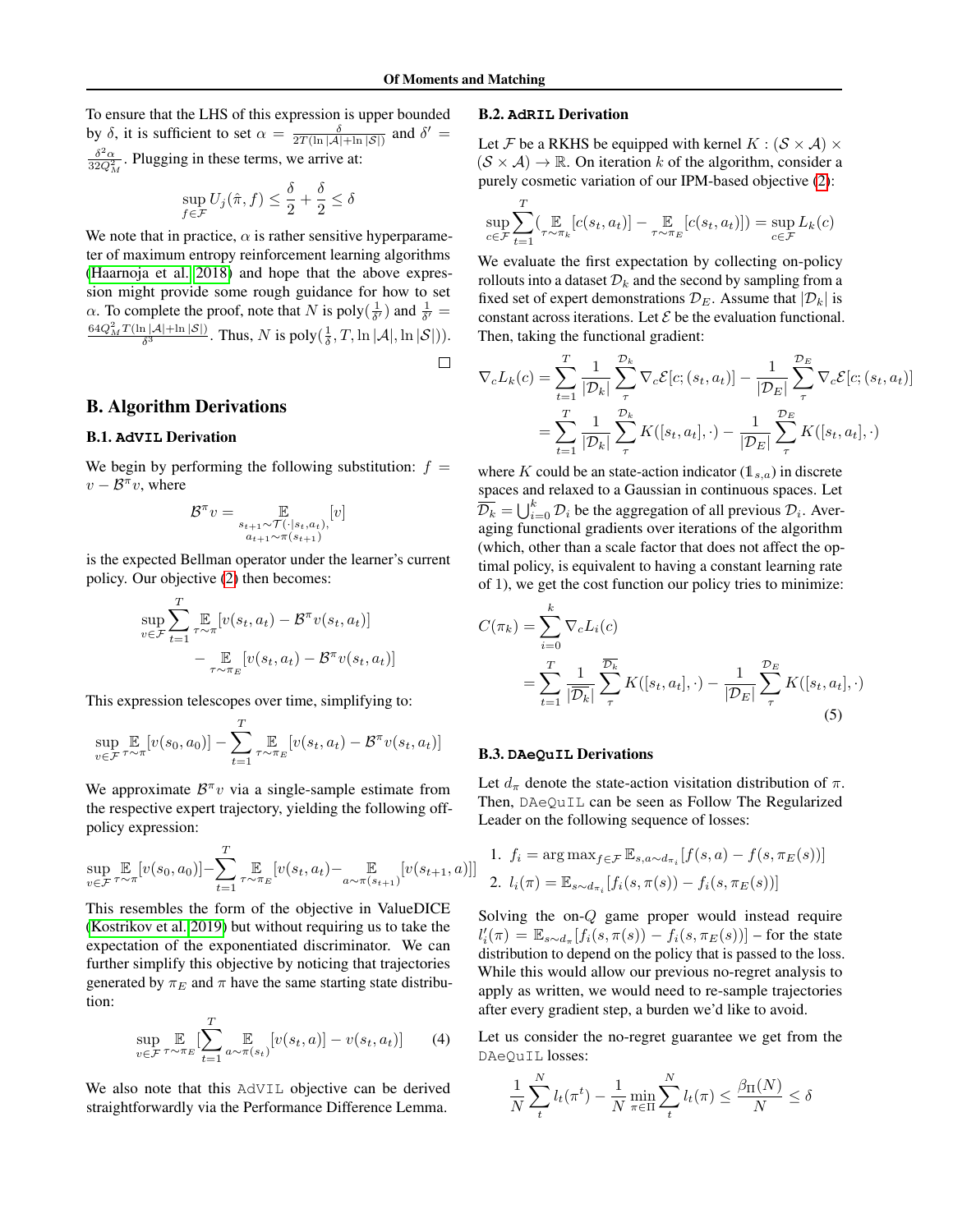Notice that  $l_t(\pi^t) = \max_{f \in \mathcal{F}} U_3(\pi^t, f)$ , the exact quantity we'd like to bound. The tricky part comes from the second term in the regret – under realizability, ( $\pi_E \in \Pi$ ), this term is 0 and DAeQuIL directly finds a  $\delta$ -approximate equilibrium for the on-Q game. Otherwise, we require the following weak notion of realizability to maintain the on-Q moment matching bounds:  $\exists \pi' \in \Pi$  s.t.

$$
\max_{d_{\pi} \in d_{\Pi}} \max_{f \in \mathcal{F}} \mathbb{E}_{s \sim d_{\pi}}[f(s, \pi'(a)) - f(s, \pi_E(a))] \le O(\epsilon)
$$

In words, this is saying that there exists a policy  $\pi'$  that can match expert moments up to  $\epsilon$  on any state visitation distribution generated by a policy in Π. If we instead solved the on-Q game directly by using  $l_i'(\pi)$ , we would instead need the condition:  $\exists \pi' \in \Pi$  s.t.

$$
\max_{f \in \mathcal{F}} \mathbb{E}_{s \sim d_{\pi'}}[f(s, \pi'(a)) - f(s, \pi_E(a))] \le O(\epsilon)
$$

This weaker condition is concomitant with a much more computationally expensive optimization procedure.

## <span id="page-14-0"></span>C. Experimental Setup

## C.1. Expert

We use the Stable Baselines 3 [\(Raffin et al. 2019\)](#page-10-16) implementation of PPO [\(Schulman et al. 2017\)](#page-10-17) and SAC [\(Haarnoja](#page-9-24) [et al. 2018\)](#page-9-24) to train experts for each environment, mostly using the already tuned hyperparameters from [\(Raffin 2020\)](#page-10-18). Specifically, we use the modifications in Tables 4 and 5 to the Stable Baselines Defaults.

| PARAMETER                          | <b>VALUE</b>   |
|------------------------------------|----------------|
| <b>BUFFER SIZE</b>                 | 300000         |
| <b>BATCH SIZE</b>                  | 256            |
|                                    | 0.98           |
| $\tau$                             | 0.02           |
| TRAINING FREO.                     | 64             |
| <b>GRADIENT STEPS</b>              | 64             |
| LEARNING RATE                      | $7.3E - 4$     |
| <b>POLICY ARCHITECTURE</b>         | $256 \times 2$ |
| <b>STATE-DEPENDENT EXPLORATION</b> | TRUE           |
| <b>TRAINING TIMESTEPS</b>          | 1 E 6          |

Table 4. Expert hyperparameters for HalfCheetah Bullet Task.

## C.2. Baselines

For all learning algorithms, we perform 5 runs and use a common architecture of 256 x 2 with ReLU activations. For each datapoint, we average the cumulative reward of 10 trajectories. For offline algorithms, we train on  $\{5, 10, 15, 20, 25\}$  expert trajectories with a maximum of 500k iterations of the optimization procedure. For online algorithms, we train on a fixed number of trajectories (5 for

| PARAMETER                          | <b>VALUE</b>   |
|------------------------------------|----------------|
| <b>BUFFER SIZE</b>                 | 300000         |
| <b>BATCH SIZE</b>                  | 256            |
|                                    | 0.98           |
| $\tau$                             | 0.02           |
| TRAINING FREO.                     | 64             |
| <b>GRADIENT STEPS</b>              | 64             |
| <b>LEARNING RATE</b>               | $7.3E - 4$     |
| <b>POLICY ARCHITECTURE</b>         | $256 \times 2$ |
| <b>STATE-DEPENDENT EXPLORATION</b> | TRUE           |
| <b>TRAINING TIMESTEPS</b>          | 1 E 6          |

Table 5. Expert hyperparameters for Ant Bullet Task.

| ENV.               |      | <b>EXPERT BC PERFORMANCE</b> |
|--------------------|------|------------------------------|
| <b>HALFCHEETAH</b> | 2154 | 2083                         |
| ANT                | 2585 | 2526                         |

Table 6. With enough data (25 trajectories) and 100k steps of gradient descent, behavioral cloning is able to solve all tasks considered, replicating the results of [\(Spencer et al. 2021\)](#page-10-13). However, other approaches are able to perform better when there is less data available.

HalfCheetah and 20 for Ant) for 500k environment steps. For GAIL [\(Ho and Ermon 2016\)](#page-9-9) and behavioral cloning [\(Pomerleau 1989\)](#page-9-0), we use the implementation produced by [\(Wang et al. 2020\)](#page-10-19). We use the changes from the default values in Tables 6 and 7 for all tasks.

| <b>PARAMETER</b>          | <b>VALUE</b>      |
|---------------------------|-------------------|
| <b>ENTROPY WEIGHT</b>     | $\mathbf{\Omega}$ |
| <b>L2 WEIGHT</b>          | 0                 |
| <b>TRAINING TIMESTEPS</b> | 5E5               |

Table 7. Learner hyperparameters for Behavioral Cloning.

For SQIL [\(Reddy et al. 2019\)](#page-10-9), we build a custom implementation on top of Stable Baselines with feedback from the authors. As seen in Table 9, we use the similar parameters for SAC as we did for training the expert.

We modify the open-sourced code for ValueDICE [\(Kostrikov et al. 2019\)](#page-9-2) to be actually off-policy with feedback from the authors. The publicly available version of the ValueDICE code uses on-policy samples to compute a regularization term, even when it is turned off in the flags. We release our version. $8$  We use the default hyperparameters for all experiments (and thus, train for 500k steps).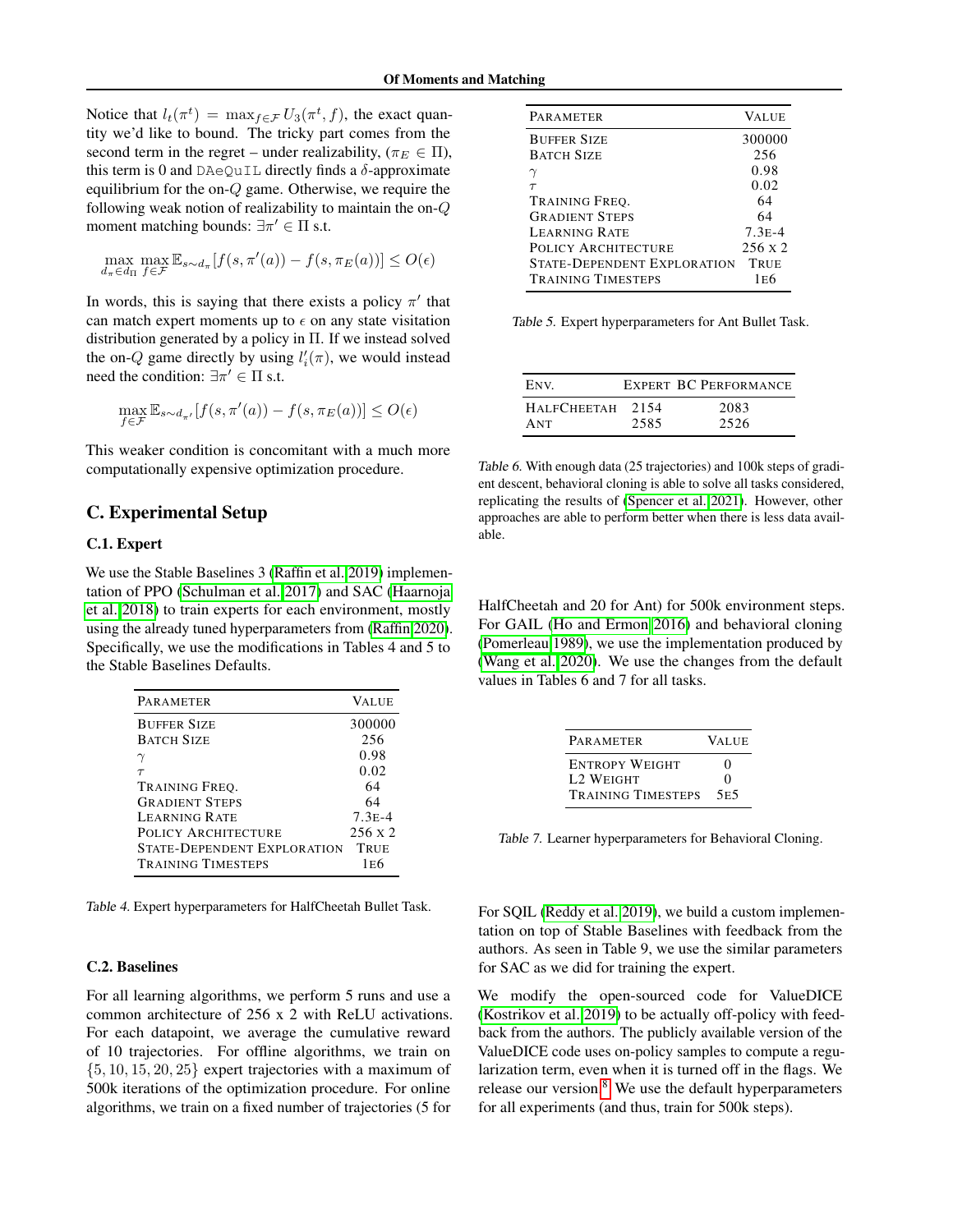| <b>PARAMETER</b>  |                          | <b>VALUE</b> |
|-------------------|--------------------------|--------------|
| <b>NIIM STEPS</b> | <b>EXPERT BATCH SIZE</b> | 1024<br>32   |

Table 8. Learner hyperparameters for GAIL.

| PARAMETER             | VALUE                                   |
|-----------------------|-----------------------------------------|
|                       | 0.98                                    |
|                       | 0.02                                    |
| TRAINING FREO.        | 64                                      |
| <b>GRADIENT STEPS</b> | 64                                      |
|                       | LEARNING RATE LINEAR SCHEDULE OF 7.3E-4 |

Table 9. Learner hyperparameters for SQIL.

#### C.3. Our Algorithms

In this section, we use bold text to highlight sensitive hyperparameters. Similarly to SQIL, AdRIL is built on top of the Stable Baselines implementation of SAC. AdVIL is written in pure PyTorch. We use the same network architecture choices as for the baselines. For AdRIL we use the hyperparameters in Table 10 across all experiments.

| <b>PARAMETER</b>      | VALUE                                   |
|-----------------------|-----------------------------------------|
|                       | 0.98                                    |
|                       | 0.02                                    |
| TRAINING FREO.        | 64                                      |
| <b>GRADIENT STEPS</b> | 64                                      |
|                       | LEARNING RATE LINEAR SCHEDULE OF 7.3E-4 |
| f UPDATE FREQ.        | 1250                                    |

Table 10. Learner hyperparameters for AdRIL.

We note that AdRIL requires careful tuning of f Update Freq. for strong performance. To find the value specified, we ran trials with {1250, 2500, 5000, 12500, 25000, 50000} and selected the one that achieved the most stable updates. In practice, we would recommend evaluating a trained policy on a validation set to set this parameter. We also note because SAC is an off-policy algorithm, we are free to initialize the learner by adding all expert samples to the replay buffer at the start, as is done for SQIL.

We change one parameter between environments for AdRIL – for HalfCheetah, we perform standard sampling from the replay buffer while for Ant we sample an expert trajectory with  $p = \frac{1}{2}$  and a learner trajectory otherwise, similar to SQIL. We find that for certain environments, this modification can somewhat increase the stability of updates while for other environments it can significantly hamper learner



Figure 7. A comparison of balanced vs. unbalanced sampling for AdRIL on the Ant Environment. For certain tasks, balanced sampling can help with the stability of updates.

performance. We recommend trying both options if possible but defaulting to standard sampling.

For AdVIL, we use the hyperparameters in Table 11 across all tasks. Emperically, small learning rates, large batch

| PARAMETER                                | <b>VALUE</b>      |
|------------------------------------------|-------------------|
| $\eta_{\pi}$                             | 8 <sub>E</sub> -6 |
| $\eta_f$                                 | $8E-4$            |
| <b>BATCH SIZE</b>                        | 1024              |
| f GRADIENT TARGET                        | 0.4               |
| f GRADIENT PENALTY WEIGHT                | 10                |
| $\pi$ Orthogonal Regularization          | $1E-4$            |
| $\pi$ MSE REGULARIZATION WEIGHT          | 0.2               |
| <b>NORMALIZE STATES WITH EXPERT DATA</b> | TRUE              |
| NORMALIZE ACTIONS TO [-1, 1]             | TRUE              |
| <b>GRADIENT NORM CLIPPING</b>            | $[-40, 40]$       |

Table 11. Learner hyperparameters for AdVIL.

sizes, and regularization of both players are critical to stable convergence. We find that AdVIL converges significantly more quickly than ValueDICE, requiring only 50k steps for HalfCheetah and 100k Steps for Ant instead of 500k steps for both tasks. However, we also find that running AdVIL for longer than these prescribed amounts can lead to a collapse of policy performance. Fortunately, this can easily be caught by watching for sudden and large fluctuations in policy loss after a long period of steady decreases. One can perform this early-stopping check without access to the environment.

## <span id="page-15-0"></span>D. On-Q Experiments

We perform two experiments to tease out when one should apply DAeQuIL over DAgger. We first present results on a rocket-landing task from OpenAI Gym where behavioral cloning by itself is able to nearly solve the task, as has been

<span id="page-15-1"></span><sup>8</sup><https://github.com/gkswamy98/valuedice>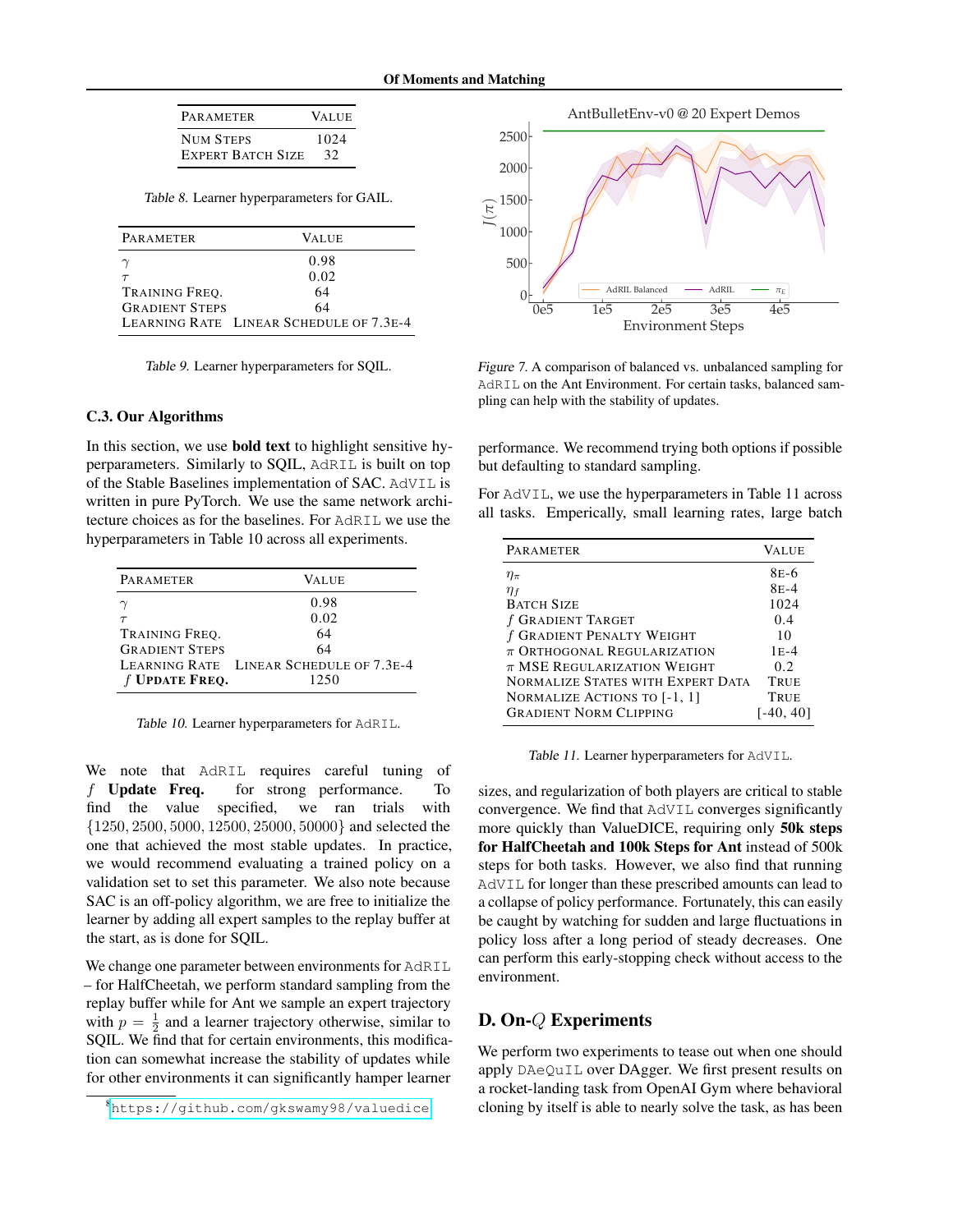previously noted [\(Spencer et al. 2021\)](#page-10-13). To make the task more challenging, we truncate the last two dimensions of the state for the policy class, which corresponds to masking the location of the legs of the lander. We use two-layer neural networks with 64 hidden units as all our function classes, perform the optimization steps via ADAM with learning rate  $3e - 4$ , and sample 10 trajectories per update. Here, we see DAeQuIL do around as well as DAgger (Fig. [8\)](#page-16-1), with both algorithms quickly learning a policy of quality equivalent to that of the expert. We list the full parameters of the algorithms in Tables 12 and 13. As in the previous section, **bold text** highlights sensitive hyperparameters.

<span id="page-16-1"></span>

Figure 8. As behavioral cloning alone is able to nearly match the expert, DAgger and DAeQuIL perform around the same.

| PARAMETER                                              | <b>VALUE</b>          |
|--------------------------------------------------------|-----------------------|
| <b>BATCH SIZE</b><br>GRADIENT STEPS $\pi$ UPDATE       | 32<br>3E <sub>3</sub> |
| <b>GRADIENT STEPS f UPDATE</b>                         | 1E <sub>3</sub>       |
| f GRADIENT PENALTY TARGET<br>f GRADIENT PENALTY WEIGHT | 5                     |

Table 12. Learner hyperparameters for DAeQuIL on LunarLanderv2.

| <b>PARAMETER</b>                              | <b>VALUE</b> |
|-----------------------------------------------|--------------|
| <b>BATCH SIZE</b>                             | 32           |
| <b>GRADIENT STEPS <math>\pi</math> UPDATE</b> | 1E4          |

Table 13. Learner hyperparameters for DAgger on LunarLanderv2.

We next perform an experiment to show how careful curation of moments can allow DAeQuIL to significantly outperform DAgger at some tasks. Consider an operator trying to teach a drone to fly through a cluttered forest filled with trees. The operator has already trained a perception system that provides state information to the drone about whether a tree is infront of it. Because the operator is primarily concerned with safety, she only cares about making it through the forest, not the lateral location of the drone on the other side.

She also tries to demonstrate a wide variety of evasive maneuvers as to hopefully teach the drone to generalize. We simulate such an operator and visualize the trajectories in Fig. [4,](#page-7-2) left.

Standard behavioral cloning with an  $\ell_2$  loss would fail at this task because it would attempt to reproduce the conditional mean action, leading the drone to fly straight into the tree. Unfortunately, DAgger inherits this flaw, and is therefore prone to producing a policy that crashes into the first tree it sees, as shown in Fig. [4,](#page-7-2) center.

For DAeQuIL, the operator leverages her knowledge of the problem and passes in two important moments: the perception system's imminent crash indicator and the absolute difference between the current and proposed headings. Whenever the former is on, the latter is a large value under the expert's distribution as they are trying to avoid the tree. So, the learner figures out that it should swerve out of the way of the tree. This leads to policies learned via  $DAeQu1L$ to be able to progress much further into the forest, as seen in Fig. [4,](#page-7-2) right.

Using the final position of executed trajectories as the cumulative reward, we see the following learning curves with DAeQuIL clearly out-performing DAgger (Fig. [9\)](#page-16-2).

<span id="page-16-2"></span>

Figure 9.  $J(\pi)$  is the longitudinal distance into the forest the learner is able to progress. All experiments are run on the forest layout shown in Fig. [4](#page-7-2) and standard errors are computed across 10 trials.

We use the same function classes as the previous experiment but use a hidden size of 32 for the discriminator of DAeQuIL. We list the full set of parameters in Tables 14 and 15.

## <span id="page-16-0"></span>E. Additional Moment Types

## E.1. A Fourth Moment Class: Mixed-Moment Value

We could instead plug in Q-moments to the reward moment payoff function  $U_1$ . Let  $\mathcal{F}_V$  and  $\mathcal{F}_{V_F}$  refer to the classes of policy and expert value functions. As before, we assume both of these classes are closed under negation and include the true value and expert value functions. For notational convenience, we assume both classes contain functions with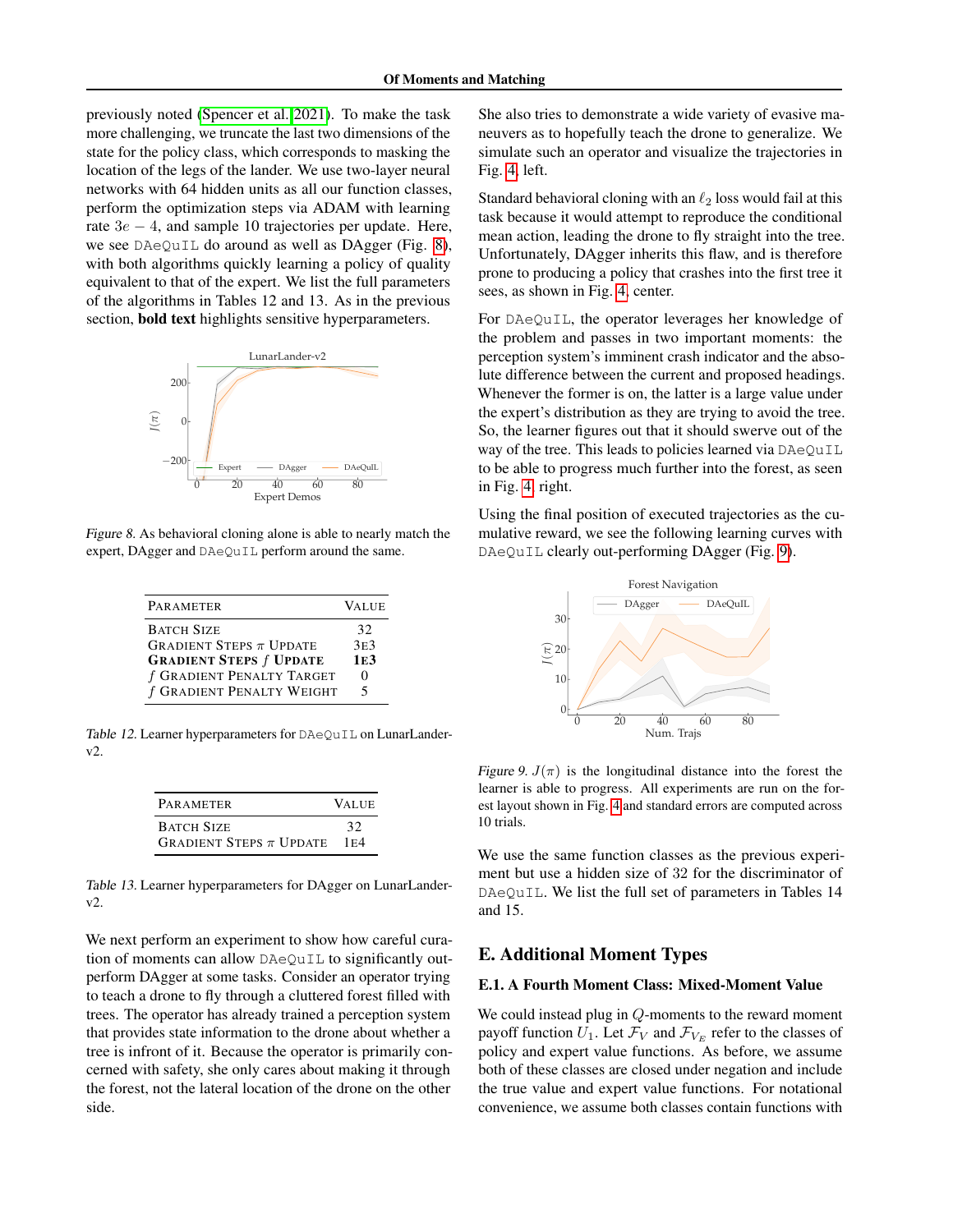| PARAMETER                                     | <b>VALUE</b>    |
|-----------------------------------------------|-----------------|
| <b>BATCH SIZE</b>                             | 32              |
| <b>GRADIENT STEPS <math>\pi</math> UPDATE</b> | 2E <sub>3</sub> |
| $\ell_{BC}$ SCALE                             | $5E-2$          |
| <b>GRADIENT STEPS f UPDATE</b>                | 1E <sub>3</sub> |
| f GRADIENT PENALTY TARGET                     |                 |
| f GRADIENT PENALTY WEIGHT                     |                 |

Table 14. Learner hyperparameters for DAeQuIL on Forest Navigation.

| <b>PARAMETER</b>                              | <b>VALUE</b> |
|-----------------------------------------------|--------------|
| <b>BATCH SIZE</b>                             | 32           |
| <b>GRADIENT STEPS <math>\pi</math> UPDATE</b> | 5E3          |

Table 15. Learner hyperparameters for DAgger on Forest Navigation.

type signatures  $S \times A \rightarrow \mathbb{R}$ , with the second argument being ignored. Starting from the PDL, we can expand as follows:

$$
J(\pi_E) - J(\pi)
$$
\n
$$
= \sum_{t=1}^T \mathbb{E}_{\tau \sim \pi_E} [Q_t^{\pi}(s_t, a_t) - \mathbb{E}_{a \sim \pi(s_t)}[Q_t^{\pi}(s_t, a)]]
$$
\n
$$
= \sum_{t=1}^T \mathbb{E}_{\tau \sim \pi_E} [Q_t^{\pi}(s_t, a_t) - \mathbb{E}_{a \sim \pi(s_t)}[Q_t^{\pi}(s_t, a)]]
$$
\n
$$
+ \mathbb{E}_{\tau \sim \pi} [Q_t^{\pi}(s_t, a_t) - Q_t^{\pi}(s_t, a_t)]
$$
\n
$$
= \sum_{t=1}^T \mathbb{E}_{\tau \sim \pi_E} [Q_t^{\pi}(s_t, a_t)]] - \mathbb{E}_{\tau \sim \pi} [Q_t^{\pi}(s_t, a_t)]]
$$
\n
$$
+ \mathbb{E}_{\tau \sim \pi} [Q_t^{\pi}(s_t, a)] - \mathbb{E}_{\pi \sim \pi} [Q_t^{\pi}(s_t, a)]
$$
\n
$$
\leq \sup_{a \sim \pi(s_t)} 2 \sum_{t=1}^T \mathbb{E}_{\tau \sim \pi} [f(s_t, a_t)] - \mathbb{E}_{\tau \sim \pi_E} [f(s_t, a_t)]
$$

The last step follows from the fact that  $\sup_{a \in A} f(a)$  +  $\sup_{b\in B} f(b) \leq \sup_{c\in A\cup B} 2f(c)$ . An analogous bound for  $\mathcal{F}_{Q_E}$  and  $\mathcal{F}_{V_E}$  can be proved by expanding the PDL in the reverse direction. We can use these expansions to provide bounds related to the reward-moment bound:

Lemma 9. *Mixed Moment Value Upper Bound: If*  $\mathcal{F}_Q/2T$  and  $\mathcal{F}_V/2T$  spans  $\mathcal{F}$  or  $\mathcal{F}_{Q_E}/2T$  and  $\mathcal{F}_{V_E}/2T$ *do, then for all MDPs,*  $\pi_E$ *, and*  $\pi \leftarrow \Psi\{\epsilon\}(U_1)$ *,*  $J(\pi_E)$  –  $J(\pi) \leq O(\epsilon T^2)$ .

*Proof.* We start by expanding the imitation gap:

$$
J(\pi_E) - J(\pi)
$$
  
\n
$$
\leq \sup_{f \in \mathcal{F}_Q \cup \mathcal{F}_V} 2 \sum_{t=1}^T \mathbb{E}_{\tau \sim \pi} [f(s_t, a_t)] - \mathbb{E}_{\tau \sim \pi_E} [f(s_t, a_t)]
$$
  
\n
$$
\leq \sup_{f \in \mathcal{F}} 2 \mathbb{E}_{\tau \sim \pi} \sum_{t=1}^T 2Tf(s_t, a_t) - \mathbb{E}_{\tau \sim \pi_E} \sum_{t=1}^T 2Tf(s_t, a_t)
$$
  
\n
$$
= 4T^2 \sup_{f \in \mathcal{F}} U_1(\pi, f) \leq 4\epsilon T^2
$$

The  $T$  in the second to last line comes from the scaling down of either the  $(\mathcal{F}_Q, \mathcal{F}_V)$  or the  $(\mathcal{F}_{Q_E}, \mathcal{F}_{V_E})$  pairs by T to fit into the function class  $\mathcal{F}$ .

Lemma 10. *Mixed Moment Value Lower Bound: There exists an MDP,*  $\pi_E$ *, and*  $\pi \leftarrow \Psi\{\epsilon\}(U_1)$  *such that*  $J(\pi_E)$  –  $J(\pi) > \Omega(\epsilon T)$ .

*Proof.* The proof of the *reward lower bound* holds verbatim.  $\Box$ 

These bounds show that solving this game, which might be more challenging than the reward-moment game, appears to offer no policy performance gains. However, in the imitation learning from observation alone setting, where one does not have access to action labels, reward-matching might be impossible, forcing one to use an approach similar to the above. This is because value functions are pure functions of state, not actions. [\(Sun et al. 2019\)](#page-10-2) give an efficient algorithm for this setting.

#### E.2. Combining Reward and Value Moments

For both the *off-*Q and *on-*Q setups, one can leverage the standard expansion of a Q-function into a sum of rewards to derive a flexible family of algorithms that allow one to include knowledge of both reward and Q moments. Explicitly, for the off-Q case:

$$
J(\pi_E) - J(\pi)
$$
  
=  $\frac{1}{T} \Big( \mathop{\mathbb{E}}_{\substack{\pi \sim \pi_E \\ a \sim \pi(s_t)}} \Big[ \sum_{t=1}^T Q^{\pi}(s_t, a) - Q^{\pi}(s_t, a_t) \Big] \Big)$   
=  $\frac{1}{T} \Big( \mathop{\mathbb{E}}_{\substack{\pi \sim \pi_E \\ a \sim \pi(s_{t'})}} \Big[ \sum_{t=1}^T \sum_{t'=1}^{T'} r(s_{t'}, a) - r(s_{t'}, a_{t'})$   
+  $Q^{\pi}_{T'}(s_{T'}, a) - Q^{\pi}_{T'}(s_{T'}, a_{T'}) \Big] \Big)$   
 $\leq \max_{f \in \mathcal{F}_{\tau}} \frac{1}{T} \Big( \mathop{\mathbb{E}}_{\substack{\pi \sim \pi_E \\ g \in \mathcal{F}_Q}} \Big[ \sum_{\substack{\pi \sim \pi_E \\ a \sim \pi(s_t)}} \sum_{t=1}^T \sum_{t'=t}^{T'} f(s_{t'}, a) - f(s_{t'}, a_{t'})$   
+  $g(s_{T'}, a) - g(s_{T'}, a_{T'}) \Big] \Big)$  (6)

Passing such a payoff to our oracle with  $\mathcal F$  spanned by  $\mathcal{F}_r/2 \times \mathcal{F}_Q/2T$  would recover the off-Q bounds.

 $2Tf(s_t, a_t)$ gramming (PSDP) [\(Bagnell et al. 2003\)](#page-9-13), where, starting This expansion begs the question of when it is useful. One answer is a standard bias/variance trade-off with different values of  $T'$ , as has been explored in TD-Gammon [\(Tesauro](#page-10-20) [1995\)](#page-10-20). We can provide an alternative answer by considering the limiting case – when the  $Q$  function is decomposed entirely into reward functions, the learner is required at timestep  $t$  to match the sum of future reward moments. An efficient algorithm for such a problem can be derived as a natural extension of Policy Search by Dynamic Profrom  $t = T - 1$ , the learner matches expert moments one timestep in the future, before moving one step backwards in